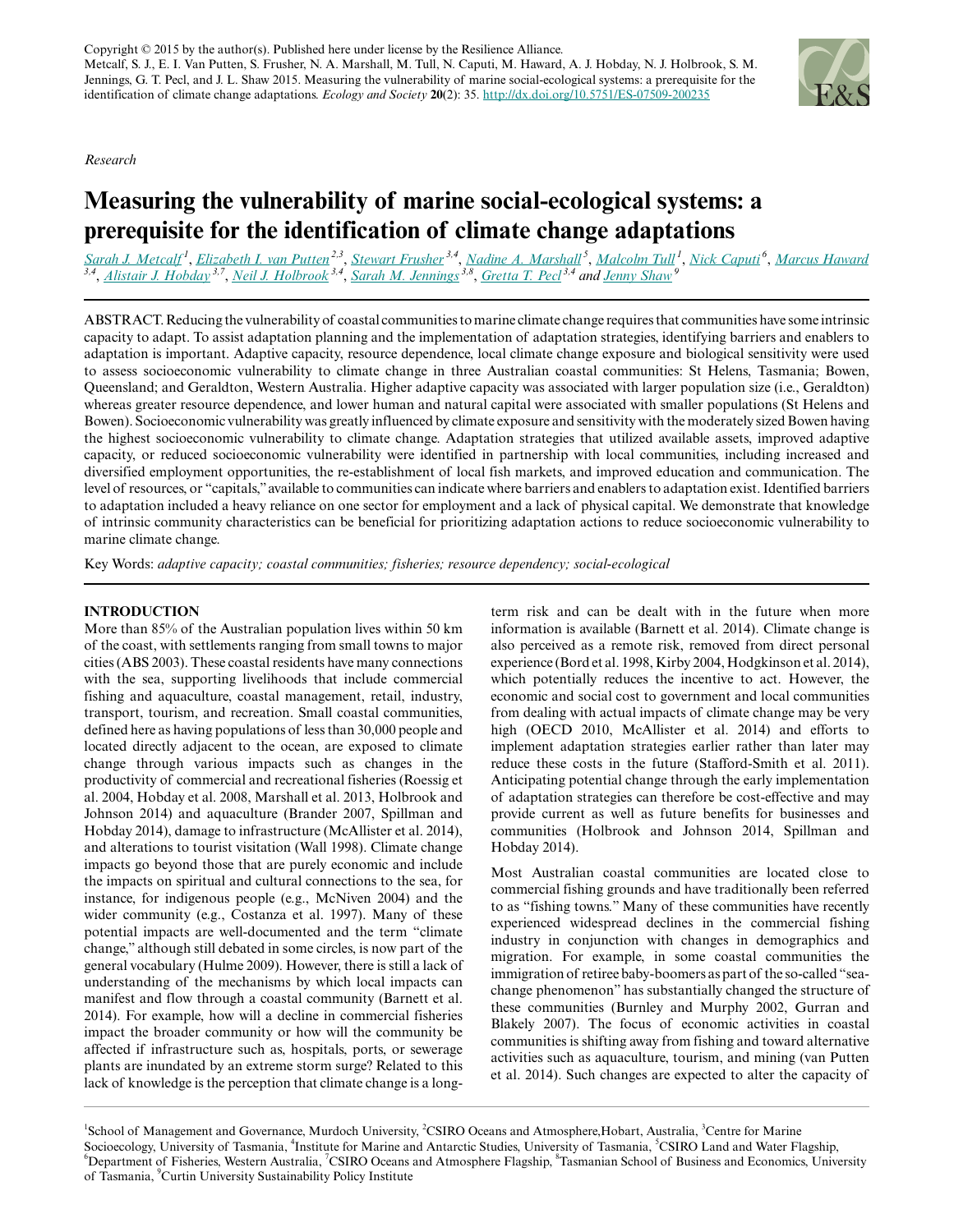each community to adapt to climate change through alternative employment options or other economic opportunities.

The demographic characteristics of communities can influence their ability to adapt. For example, larger population centers may be better able to buffer the impacts of change and absorb the costs associated with adaptation. On the other hand, adaptation in larger populations may be hindered by the inertia that is characteristic of larger populations (Pihkala et al. 2007). In this study, three coastal communities of differing demography and experiencing different climate change impacts are used to examine the role of resource dependence and coastal community demographics in influencing the capacity to adapt, or the potential to cope with and adapt to climate change. A key outcome is the measurement and assessment of adaptive capacity and socioeconomic vulnerability to marine climate change impacts in these coastal communities. Although we have focused on coastal communities in Australia, by using the relevant data similar methods can be applied to different geopolitical areas, e.g., local government areas, states, and countries.

Sensitivity and exposure to climate change impacts are central factors in determining the vulnerability (as defined by, for instance, Adger 2006) of a community and the scope of adaptation required. Vulnerability assessments can adopt different perspectives with respect to vulnerability, for example, taking a risk-hazard approach (e.g., Armitage and Plummer 2010, Renn et al. 2011), sustainable livelihood approach (SLA; Scoones 1998), or resilience approach (Folke 2006). In this study we have combined the basic vulnerability framework (e.g., IPCC 2001, FAO 2013, Marshall et al. 2013) and the livelihood analysis (Allison and Horemans 2006). We use the codependency framework of Marshall et al. (2013) to assess climate-sensitive social-ecological systems, where the vulnerability of the ecological system is intrinsically linked to that of the socioeconomic system. Using this framework, a holistic assessment of both the socioeconomic vulnerability and adaptive capacity of communities can be undertaken. Such a framework is important to be able to investigate how adaptive capacity and vulnerability affects the ability of Australian coastal communities to implement adaptation strategies and identify potential barriers to implementation.

We have developed a metric to determine community socialecological vulnerability to climate change using a SLA, and the identification of SLA capitals (as a measure of adaptive capacity), resource dependence, and climate exposure metrics. Adaptation strategies have been identified through discussion with community members and experts. Barriers and enablers to the successful implementation of adaptation strategies are identified through the process of calculation. For example, a barrier to the implementation of adaptations may arise through a capital that is particularly lacking in one community while an enabler may arise though low resource dependence and a diversity of local industries. Trade-offs between different assets, e.g., social networks, financial resources, or education levels, and between short and long-term goals are discussed in relation to the constraints they can pose for the successful implementation of adaptations (Farrington et al. 1999, Adger et al. 2009).

# **Adaptation and the capacity to adapt**

Having the capacity to adapt is essential to successfully implement adaptation strategies. Adaptive capacity reflects the potential or preconditions necessary to cope with change and enable adaptation without limiting opportunities for the future (Brooks and Adger 2005, Nelson et al. 2007). It is essentially the capacity to convert current resources, whether financial, physical, social, or other, into successful adaptations (Adger et al. 2003). Characteristics such as the ability to learn, the flexibility to experiment and adopt novel solutions, and the ability to respond generally to a broad range of challenges all contribute to adaptive capacity (Gunderson 2000, Armitage 2005, Darnhofer et al. 2010, Marshall et al. 2012). At the individual level, the effective management of risk and uncertainty is fundamental for coping and adapting to change (Ritchie et al. 2004, Taylor 2003, Nursey-Bray et al. 2012), and the presence of financial and emotional buffers enable individuals to absorb the costs of change and to adapt (Lawes and Kingwell 2012, Marshall et al. 2012). Similarly, skills to effectively plan, experiment, learn, and reorganize allow individuals to be proactive to the impacts of climate change while individuals that have a greater interest in adaptation are more likely to effectively identify the consequences, impacts, and possible responses to climate change (Howden et al. 2007).

The contribution of individual level SLA capitals to adaptive capacity has been illustrated through theoretical and empirical research findings (e.g., Marshall et al. 2012), but the identification of trade-offs and substitution between the SLA capitals is highly context specific (e.g., Elrick-Barr et al. 2014). For instance, at the individual level strong human capital, e.g., a high level of education, may not be a substitute for a lack of financial capital (to increase the height of a sea wall to protect against sea level rise). To better understand the interventions necessary for enhancing individual and community adaptive capacity, it is important to also understand pathways by which the enhancement can take place (Elrick-Barr et al. 2014), such as via education or financial support.

In addition to complexities associated with substitution between capitals, findings at the individual level cannot be simply aggregated to a broader scale, e.g., the community level. However, adaptation at the individual scale is likely to influence adaptation at broader scales (Adger et al. 2013) such as the level of a coastal community. For example, the success of a community-led or industry-led initiative may depend on the support and capacity of individuals (Marshall et al. 2012). Individuals that have a higher capacity to incorporate change into their working lives are more likely to effectively trade-off the short-term costs of change and future limitations on productivity (Marshall et al. 2011). For these people, change may not be seen as a disturbance, but as an opportunity for the reorganization of resources, and for the renewal of their business's organization and activities (Darnhofer et al. 2010). This individual capacity will contribute toward the success of their industry and consequently the ability of the community to cope with and adapt to climate change.

The capacity for individuals and communities to adapt to climate change is also related to resource access (Adger et al. 2003) and availability (Ellis 2000). However, individuals or communities with similar resources may not adapt to climate change with equal success because they can use the resources in varying ways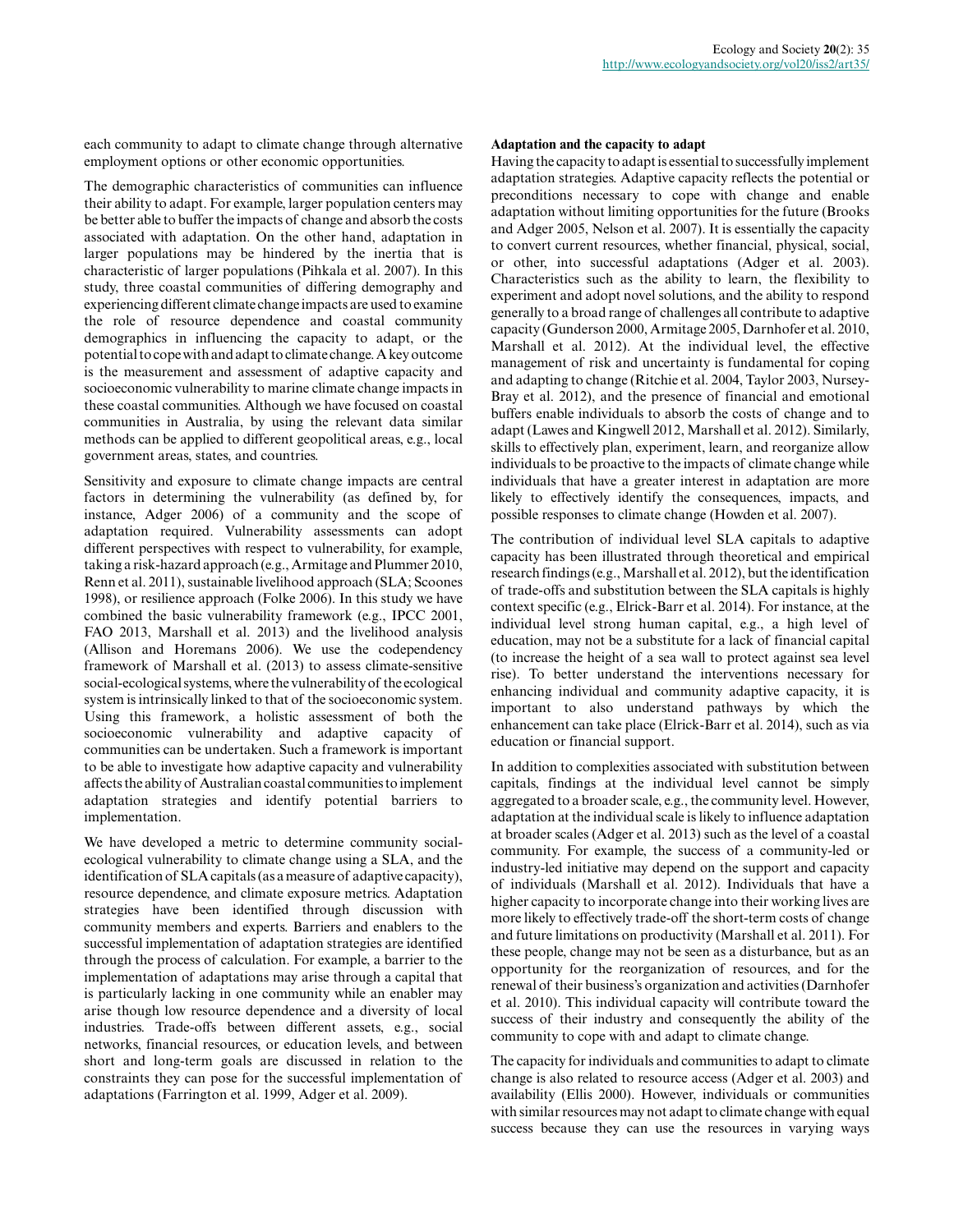resulting in different adaptive outcomes (Marshall et al. 2011). Empirical evidence suggests that adaptation is highly contextspecific (Risbey et al. 1999, Wolf 2011) and the resource levels of different communities must be understood to gauge adaptive capacity. In some situations, higher average age is correlated to greater social capital (Wolf 2011) that can, in turn, indicate higher levels of social learning, experimentation, and strategic skills sets. A high level of dependence on marine industries for employment, such as fisheries or aquaculture, may reduce community resilience and adaptive capacity (McLeman et al. 2011) in the marine environment, especially in the face of extreme events, climate change, and other simultaneous impacts, such as invasive species or illegal fishing (Marshall et al. 2013, Holbrook and Johnson 2014, Hodgkinson et al. 2014).

Adaptation at both an individual and community level has to be considered in context, including the institutional specifics and the policies, laws, and regulations that influence potential and actual adaptive capacity (e.g., Tompkins and Adger 2004). Institutional commitment to addressing climate change issues, and the power relationships among the various institutions (e.g., De Haan 2012) operating at local, state, national, and global scales (Elrick-Barr et al. 2014), will strongly influence individual and community capacity to adapt and ultimately the actual adaptations that are put in place (e.g. Adger et al. 2005).

A livelihoods (SLA) or capitals framework (Scoones 1998) offers an inductive and intuitively accessible approach to assessing diverse drivers of adaptive capacity and resilience (Ellis 2000, Brown et al. 2010). SLA can make meaningful use of secondary datasets to assess the status and trends of livelihood assets in the context of environmental, economic, and social impacts on these assets. The policy and institutional context within which these capitals exist can form boundary conditions for analysis of adaptive capacity. Thus, adaptation strategies that address any vulnerability in the socioeconomic and ecological system can be designed. The capitals framework distinguishes between five types of capital, human, social, physical, natural, and financial, and allows for the calculation and categorization of adaptive capacity. Even though the SLA approach has been critiqued for being very local in focus it is a useful approach to illustrate differences between regions and allows comparison between them. The five capitals comprise the following (modified from Scoones 1998):

- **.** Human capital: all things that allow a person to pursue a sustainable livelihood such as skills, health (including mental), and education that contribute to the productivity of labor and capacity to manage natural resources, e.g., fisheries.
- **.** Social capital: the social bonds, e.g., family networks or volunteer groups, that facilitate cooperative action, and the social bridging and linking through which ideas and resources are accessed. Social capital also includes rules, norms, obligations, and trust embedded in social relations, social structures, and societies' institutional arrangements.
- **.** Natural capital: the productivity of natural systems including the water, inorganic, e.g., land or minerals, and biological resources from which rural livelihoods are often derived.
- **.** Physical (private) capital: built capital items, such as a house, owned outright that is used to support livelihoods and the level of self-management in business, i.e., self-employed or business owner/managers.
- **.** Financial capital: the level, variability, and diversity of income sources, and access to other financial resources that together contribute to wealth. For example, cash, savings, access to credit, and convertible assets all contribute to financial capital and are used by people to achieve their livelihood strategies.

In this study the five sustainable livelihoods analysis capitals are used to systematically estimate community adaptive capacity and social-ecological vulnerability to climate change based on readily available Australian Census data. Based on our metrics, we compare and analyze the social-ecological vulnerability metric for three Australian coastal communities.

# **METHODS**

# **Case study communities**

Australian coastal communities range from coastal regional centres with populations of tens of thousands of residents (e.g., Geraldton, Western Australia; Burnie, Tasmania; Port Lincoln, South Australia) to very small coastal towns (< 500 residents, e.g., Port Campbell, Victoria; Beagle Bay, Western Australia; Cape Tribulation, Queensland). We focused on three coastal communities selected to represent a range of population sizes and industries (Table 1): St Helens in Tasmania, Geraldton in Western Australia, and Bowen in Queensland (Fig. 1).

**Fig. 1**. Map of Australia showing the location of the three case study coastal communities: Geraldton, Western Australia; St Helens, Tasmania; and Bowen, Queensland.



# **Framework for the calculation of social-ecological vulnerability to marine climate change**

The framework for the calculation of adaptive capacity and socialecological vulnerability to climate change is depicted in Figure 2. Following the description of Marshall et al. (2013), social-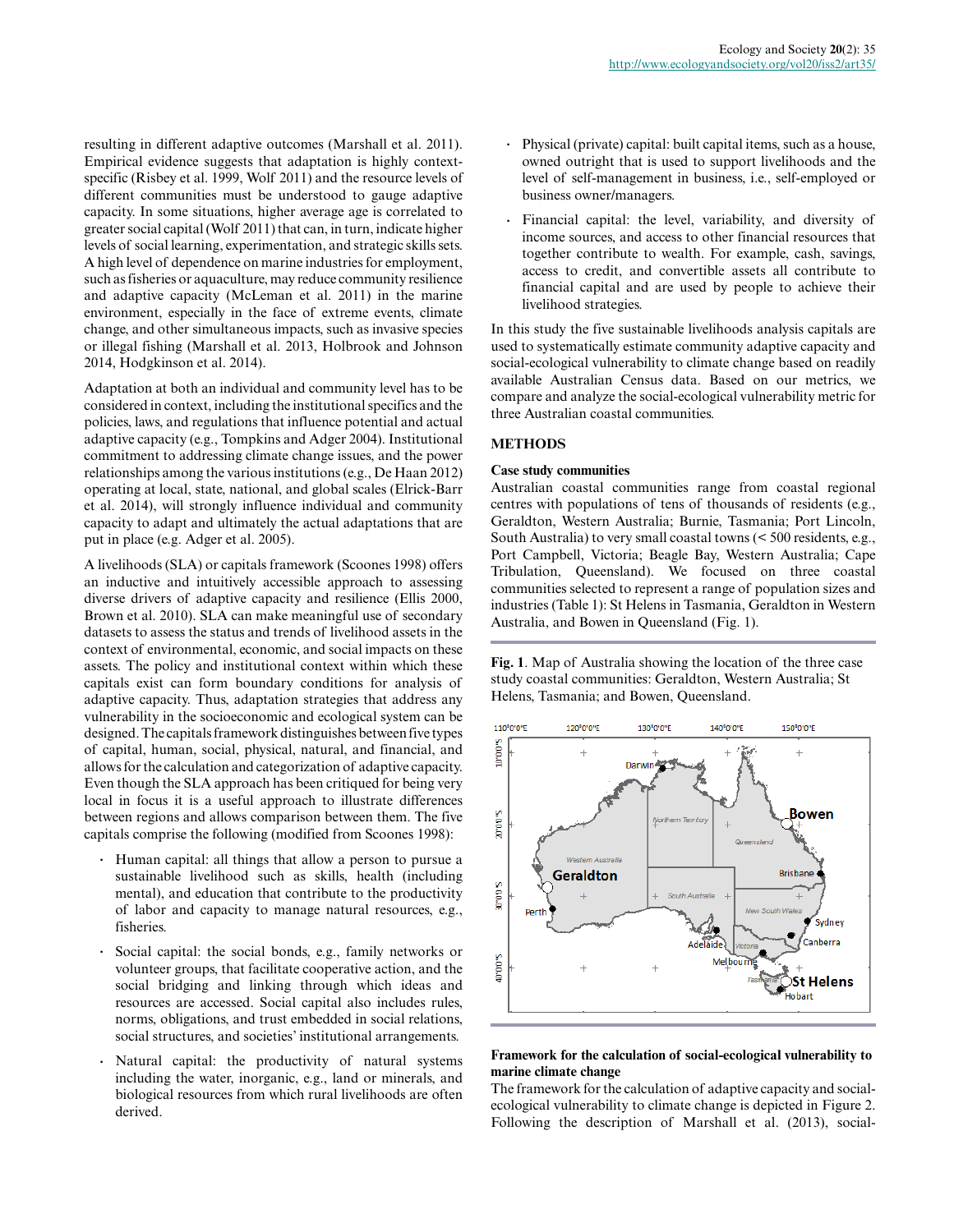| Case Study Examples           | St Helens, Tasmania                                           | Bowen, Queensland                                     | Geraldton, Western Australia                          |
|-------------------------------|---------------------------------------------------------------|-------------------------------------------------------|-------------------------------------------------------|
| Population                    | 2000 (ABS 2011).                                              | 10,000 (ABS 2011).                                    | 30,000 (ABS 2011).                                    |
| Summer population             | 8000-20,000, includes temporary<br>"holiday shack owners" and | NA - does not change substantially<br>between seasons | NA - does not change substantially<br>between seasons |
|                               | tourists (personal communication).                            |                                                       |                                                       |
| Population working age        | 35% (declined between 2001 and                                | 40%                                                   | 40%                                                   |
| (between 25-54 years)         | 2006).                                                        |                                                       |                                                       |
| Population over 65 years of   | 21%                                                           | 15%                                                   | 12%                                                   |
| age                           |                                                               |                                                       |                                                       |
| Three largest industries      | Timber, fishing, tourism                                      | Agriculture, tourism, mining                          | Mining, agriculture, fishing                          |
| Largest employers (ABS)       | 1. Accommodation $(8\%)$                                      | 1. Mushroom and vegetable growing                     | 1. School education $(7%)$                            |
| 2006)                         | 2. School education $(5\%)$                                   | (13%)                                                 | 2. Cafes, restaurants, and food services              |
|                               |                                                               | 2. School education $(4\%)$ .                         | $(4\%)$ .                                             |
| Rate of home ownership        | 0.5 of occupied homes                                         | 0.4                                                   | 0.3                                                   |
| (Australian average $= 0.3$ ) |                                                               |                                                       |                                                       |
|                               |                                                               |                                                       | One of Australia's 15 most rapidly                    |
| Other information             |                                                               |                                                       | growing coastal cities (Daley and                     |
|                               |                                                               |                                                       | Lancy 2011).                                          |

**Table 1**. General information and demographics (ABS 2011) for three case study areas. NB: Main industries are based on the list provided by the Australian Bureau of Statistics for the 2011 census.

ecological vulnerability to climate change is dependent on exposure, sensitivity, ecological vulnerability, resource dependence, and adaptive capacity.

We modify the codependency framework of Marshall et al. (2013) by linking ecological vulnerability to the socioeconomic subsystem. We included the integrated species exposure as a separate component in the socioeconomic subsystem to avoid confusion between the sensitivity of marine species to climate change (biological sensitivity) and the exposure of commercially or recreationally fished species resulting from their management and use, which are not necessarily correlated. Biological sensitivity is based on species-specific biology such as fecundity, temperature range, and ability to move to track preferred environmental parameters (Pecl et al. 2014). The social and economic importance of some species to humans is in this way emphasized and kept separate from the direct biological effects of climate change. If the management of these species is not carefully undertaken there will be an overall impact on ecological vulnerability and through this, there may be potential impact on the socioeconomic vulnerability of the community (Fig. 2). Our definition of ecological vulnerability therefore includes a biological as well as management exposure component.

# **Data collection**

General demographic and socioeconomic information for communities were collected using publicly available census data from the Australian Bureau of Statistics ([http://www.abs.gov.au\)](http://www.abs.gov.au). Expert opinion and consultation with community members were used to identify location-specific climate and nonclimate pressures impacting marine sectors and the general community (Table 2).

Consultation with community members was in the form of semistructured interviews. Such surveys are known to be effective instruments to consider the scope of existing issues (Kalaugher et al. 2013; Appendix 1). Interview respondents (total  $n = 83$ , comprising Helens:  $n = 35$ ; Bowen:  $n = 23$ , Geraldton:  $n = 25$ ) were contacted by members of the organization OceanWatch

**Fig. 2**. Framework for the calculation of socioeconomic vulnerability (and adaptive capacity) undertaken for each case study community, modified from Marshall et al. (2013).



([http://www.oceanwatch.org.au/\)](http://www.oceanwatch.org.au/) who have strong linkages with the fishing industry and coastal communities around Australia. A small number of individuals were attracted through snowball sampling (Goodman 1961) and interest was also garnered through a media release, radio interview, and an information sheet that was publicly available prior to the survey. Interview participants were from a variety of industries and backgrounds including commercial and recreational fishing, aquaculture, marine tourism, accommodation, retail, restaurant, education, local councils, boat maintenance, and marine safety.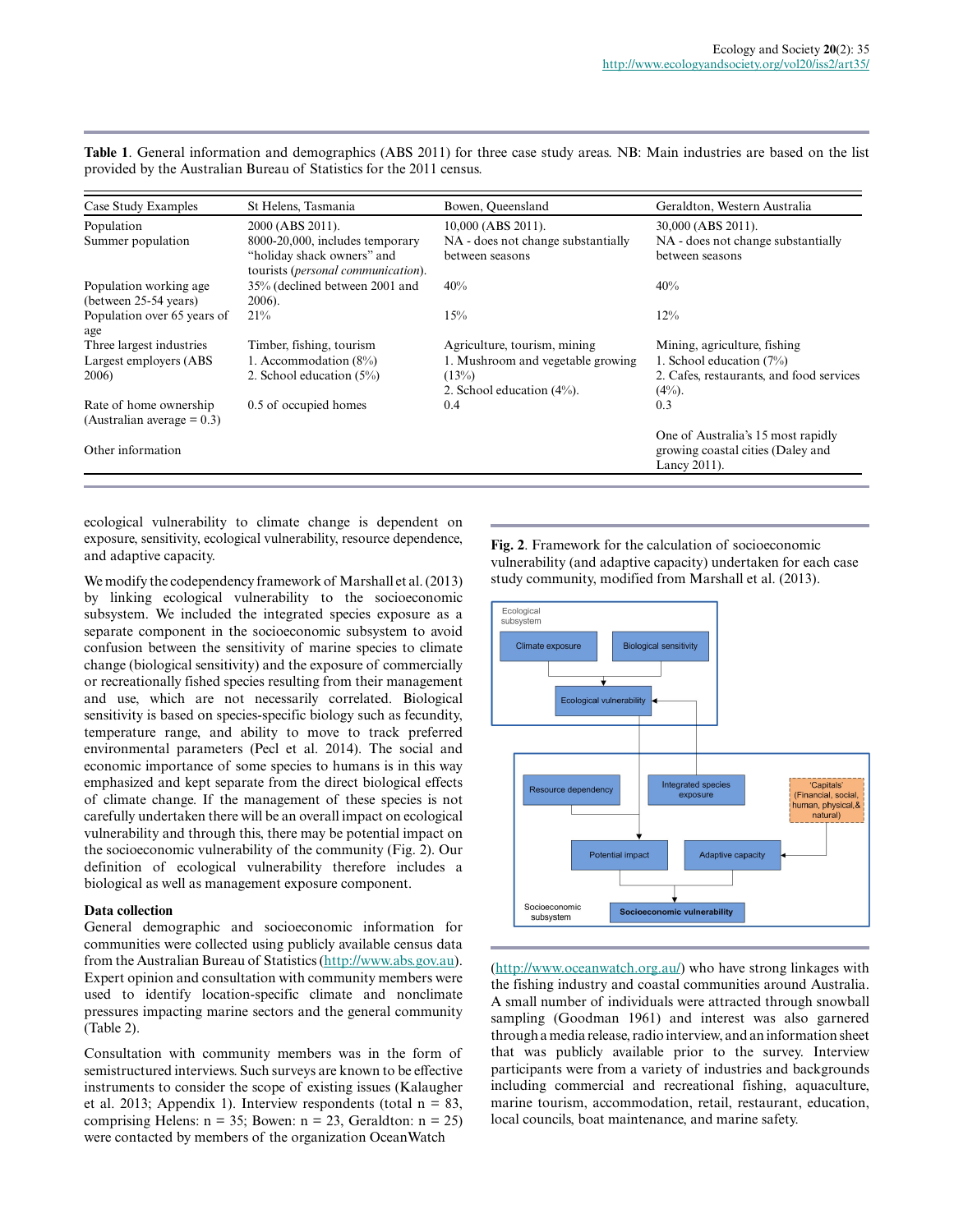**Table 2**. Perceptions of climate and main nonclimate changes in the case study communities, as identified by expert opinion and consultation with local community members. Case study examples of changes and impacts are provided.

| Climate-induced changes                                                                                                                                                                                                                                                                                                                                                                                                                                                                                                                                                                                                                                                                                                                                           | St Helens, Tasmania                                            | Geraldton, Western Australia                                                                                                                | Bowen, Queensland                                              |
|-------------------------------------------------------------------------------------------------------------------------------------------------------------------------------------------------------------------------------------------------------------------------------------------------------------------------------------------------------------------------------------------------------------------------------------------------------------------------------------------------------------------------------------------------------------------------------------------------------------------------------------------------------------------------------------------------------------------------------------------------------------------|----------------------------------------------------------------|---------------------------------------------------------------------------------------------------------------------------------------------|----------------------------------------------------------------|
| Temperature: warming of coastal waters                                                                                                                                                                                                                                                                                                                                                                                                                                                                                                                                                                                                                                                                                                                            |                                                                |                                                                                                                                             |                                                                |
| (incl. heatwaves)<br>Example: Marine heat waves off Geraldton cause higher stress levels in aquaculture species that usually reside in cooler temperate waters. As a result,<br>there may be a shift to species that can reside in warmer waters, such as cobia (Rachycentron canadum) and Spanish mackerel (Scomberomorus<br>commerson). The extreme heat wave of 2011 was observed to cause fish kills and coral bleaching at the Abrolhos Islands. This could affect tourism to<br>the area and potentially impact commercial and recreational fisheries if a regular occurrence. The heat wave also caused a very low recruitment of<br>scallops at the Abrolhos as well as mortality of adults resulting in the fishery being shut from 2012 to the present. |                                                                |                                                                                                                                             |                                                                |
| Currents: alteration to extent or strength of<br>predominant current                                                                                                                                                                                                                                                                                                                                                                                                                                                                                                                                                                                                                                                                                              | (Increasing strength and extent<br>of East Australian Current) | (Declining strength of the<br>Leeuwin Current predicted in<br>longer term, however, there has<br>been an increase over last two<br>decades) | (Increasing strength of East)<br>Australian and Hiri Currents) |
| Example: Changes to ocean temperatures and currents off St Helens cause range expansions/contractions that have positive and negative implications<br>for commercial, recreational, and charter fishing. For instance, the creation of urchin barrens by Centrostephanus rodgersii has negative effects on the<br>commercial rock lobster (Jasus edwardsii) fishery because urchins have removed rock lobster habitat. In contrast, King George whiting (Silagnoides<br>punctatus) and tuna (Thunnus spp.) species are popular with recreational fishers and their presence in the area will benefit recreational and charter<br>fisheries.                                                                                                                       |                                                                |                                                                                                                                             |                                                                |
| Rainfall: increased intensity (causing floods)<br>Example: Rainfall events in St Helens often cause floods. Flooding can temporarily cease oyster harvest because of the potential for high bacterial<br>loads in the reduced salinity waters. This has negative effects for the economic viability of aquaculture businesses, associated transport companies,<br>restaurants, etc., and puts pressure on the domestic market.                                                                                                                                                                                                                                                                                                                                    |                                                                | $\times$                                                                                                                                    |                                                                |
| Storms (wind)                                                                                                                                                                                                                                                                                                                                                                                                                                                                                                                                                                                                                                                                                                                                                     | $\times$                                                       | (Altered location and timing of                                                                                                             | (Increased frequency and intensity                             |
| Example: Altered frequency and location of storms, and changes to the timing of spawning due to increases in water temperature have had negative<br>impacts on rock lobster puerulus (larvae) settlement over recent seven years (2006/07 to 2012/13). If westerly winds are not strong at the right time of<br>year, puerulus will not be assisted back to the coast from the Indian Ocean and reduced settlement is more likely. These low settlements negatively<br>affect the commercial fishery through reduced abundance of legal-size lobsters three to four years later and require tighter management regulations<br>with the current catches at about 50% of the long-term average.                                                                     |                                                                | storms)                                                                                                                                     | of cyclonic events)                                            |
| Ocean acidification: increasing acidity<br>Example: At present, little is known about the specific effects of ocean acidification on species in these three locations. Likely impacts are the reduced<br>survivability of species with calcified structures such as oysters, mussels, and clams, as well as impacts on fish homing and predator avoidance.                                                                                                                                                                                                                                                                                                                                                                                                        |                                                                |                                                                                                                                             |                                                                |
| Main nonclimate changes                                                                                                                                                                                                                                                                                                                                                                                                                                                                                                                                                                                                                                                                                                                                           | St Helens, Tasmania                                            | Geraldton, Western Australia                                                                                                                | Bowen, Queensland                                              |
| Variability in tourism<br>Example: St Helens - Increasing tourism because of good recreational fishing opportunities and beach living.<br>Geraldton - Decreasing tourism because of inadequate marketing of tourist attractions and lack of accommodation due to occupancy by nonlocal<br>mine/heavy industry workers.<br>Bowen - Decreasing tourism because of perception that recent cyclones have damaged reefs and infrastructure and a lack of accommodation due to                                                                                                                                                                                                                                                                                          |                                                                |                                                                                                                                             |                                                                |
| occupancy by nonlocal mine/heavy industry workers.                                                                                                                                                                                                                                                                                                                                                                                                                                                                                                                                                                                                                                                                                                                |                                                                |                                                                                                                                             |                                                                |
| Availability of (nonlocal) alternative<br>employment<br>Example: Availability of lucrative employment opportunities elsewhere has caused a decline in the population of working age (25-54 yrs) residents in St                                                                                                                                                                                                                                                                                                                                                                                                                                                                                                                                                   | V                                                              | ×                                                                                                                                           | $\sqrt{ }$                                                     |
| Helens and Bowen.                                                                                                                                                                                                                                                                                                                                                                                                                                                                                                                                                                                                                                                                                                                                                 |                                                                |                                                                                                                                             |                                                                |
| Declining employment in commercial fishing<br>Example: Declining employment in commercial fishing has occurred because of less family transfer of quota (all locations) the rationalization of the<br>fleet after the implementation of quota management (St Helens and Geraldton), declining access to port through siltation (St Helens), declining target<br>species abundance (e.g., scallops in St Helens and Geraldton), availability of alternative local (Geraldton) and nonlocal (all locations) employment and<br>fisheries management (i.e., the implementation of no fishing Green zones off Bowen).                                                                                                                                                  |                                                                |                                                                                                                                             |                                                                |
| Declining employment in aquaculture<br>Example: Insufficient funding to support fledgling aquaculture businesses, inadequate product marketing, and slow shift to more appropriate species<br>for the changing conditions.                                                                                                                                                                                                                                                                                                                                                                                                                                                                                                                                        | X                                                              |                                                                                                                                             | $\times$                                                       |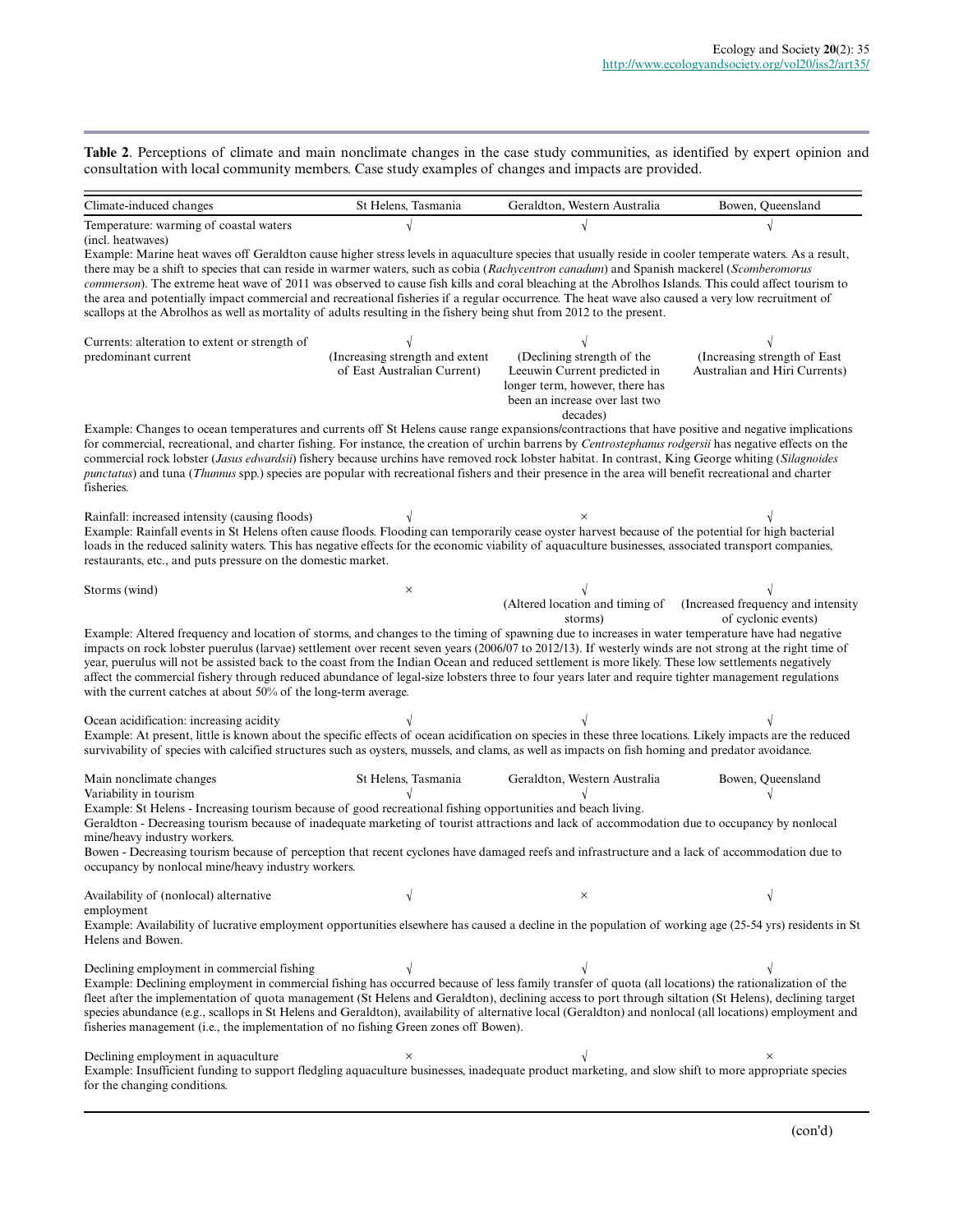| International volatility in fish prices                                                                                                                                                                                |  |  |
|------------------------------------------------------------------------------------------------------------------------------------------------------------------------------------------------------------------------|--|--|
| (demand)<br>Example: Reduced international prices and bans on imports (rock lobster) in China increase the economic vulnerability of fishers, fishing cooperatives                                                     |  |  |
| (i.e., in Geraldton), and associated companies. Lobster prices have increased in Western Australia (Geraldton) by approximately 50% since the<br>introduction of the quota system, which acts to offset reduced catch. |  |  |
| Increasing fishery costs, influence of<br>investors/processors on fish price, and lease                                                                                                                                |  |  |
| quota cost                                                                                                                                                                                                             |  |  |
| Example: Reduced profits because of increasing costs lessens the attractiveness of the industry to new employees and encourages people to seek<br>alternative employment.                                              |  |  |

The number of interview respondents was deemed sufficient to provide insights into each community because within each community we were no longer obtaining novel data with additional interviews and were confident that the data recorded was sufficiently robust to draw inferences about the relationship between adaptive capacity and vulnerability. The semistructured survey format reduced potential response bias and assisted in the avoidance of anchoring to the issue of climate change, tactical survey responses, and adverse reactions to participation in a climate change study because attitudes toward climate change in Australia have developed strongly along partisan and ideological divides (see The Climate Institute 2013). Anchoring refers to a specific focus on a topic, such as beliefs regarding climate change, to make subsequent judgements. The semistructured format helped to ensure that all necessary topics were covered and reduced the impact of anchoring on judgements or the use of tactical responses that may be directed at limiting changes in future management.

Interview duration was approximately 60 minutes and focused on the nature of respondents' employment and/or business, how these and the community might be impacted by changes in the marine environment, as well as other socioeconomic changes. The specific impacts of climate and nonclimate pressures were identified to determine potential flow-on effects of change on the marine sectors and other parts of the community. For these analyses, nonclimate drivers were limited to those confirmed to be significant by many respondents. Participants were asked to identify future opportunities to deal with change and potential adaptations that could improve community outcomes. These details provided information on the vulnerability of each participant to change, whether and how the impacts of change permeated throughout the community, and partially indicated their willingness and ability to adapt. For instance, ability to adapt was relevant to respondents who might have acknowledged that climate change has led to changing abundance of local commercial fish species but that they did not have skills to target the new species or seek alternative employment. Indicators of willingness to adapt were where, for example, respondents indicated that they were not willing to find nonfishing employment despite evidence of target species range shifting away from the local area or increasing costs because fishing was their passion and/or identity .

## **Exposure, sensitivity, and ecological vulnerability**

Estimates of climate exposure and biological sensitivity were used as input variables to determine the social-ecological vulnerability of the coastal communities. The estimated levels of climate exposure were based on projected changes in ocean temperatures (identified using sea surface temperatures, SST), ocean acidification, rainfall, and storms and cyclones in the local area (Table 3). Climate drivers contributing to climate exposure were weighted for each case study. The weighting allocates a higher climate exposure to communities with large expected climate driven changes and a lower climate exposure score for communities with low-moderate expected climate driven changes. Weights were assigned based on reported changes to date (SST, acidification, storms, and cyclones) and future expectations (rainfall; Table 3). They were then summed and averaged to produce the climate exposure metric for each community.

**Table 3**. Metrics used in the calculation of the climate exposure (CE) for each state using historical and projected climate data. Acidification and storms and cyclone metrics calculated using expert opinion of the authors (physical oceanography expertise) where  $2 =$  worst impact,  $1 =$  medium impact,  $0 =$  low impact.

| Metric/species score        | Oueensland<br>(Case<br>study:<br>Bowen) | Tasmania<br>(Case<br>study: St<br>Helens) | Western<br>Australia<br>(Case study:<br>Geraldton) |
|-----------------------------|-----------------------------------------|-------------------------------------------|----------------------------------------------------|
| Sea Surface Temperature     | 13                                      | 17                                        | 1.5                                                |
| change (SST)                |                                         | $(ave = 26.7)$ $(ave = 13.8)$             | $(ave = 21.4)$                                     |
| °C warming                  |                                         |                                           |                                                    |
| Acidification               | 2                                       |                                           |                                                    |
| $(Ac)^{T}$                  |                                         |                                           |                                                    |
| Rainfall                    | $-2.4$                                  | $-1.4$                                    | $-4.1$                                             |
| $(R)$ projected % reduction |                                         |                                           |                                                    |
| for $2030^{\circ}$          |                                         |                                           |                                                    |
| Storms & cyclones           | 2                                       | $\mathbf{0}$                              | 2                                                  |
| (Cy)                        |                                         |                                           |                                                    |

† Degrees higher in 2009 compared to an average value for the period 1880-2009 for that state, based on the Hadley Centre Sea Surface Temperature dataset.

‡ Based on CSIRO acidification modeling (significant change = 2, some change  $= 1$ , no change  $= 0$ ).

§ Projected percent change relative to 1990 state-wide annual average rainfall, best-estimate outcome in a no-mitigation case from CSIRO (2008).

 Based on average increase in projected occurrences from Bureau of Meteorology web site data (greater  $= 2$ , some change  $= 1$ , no change  $=$ 0).

Biological sensitivity data were taken from Pecl et al. (2014), and Caputi et al. (2014*a*), and Welch et al. (2014) which followed a similar format. These studies screened key wild capture fishery and aquaculture species to indicate the risks they may face because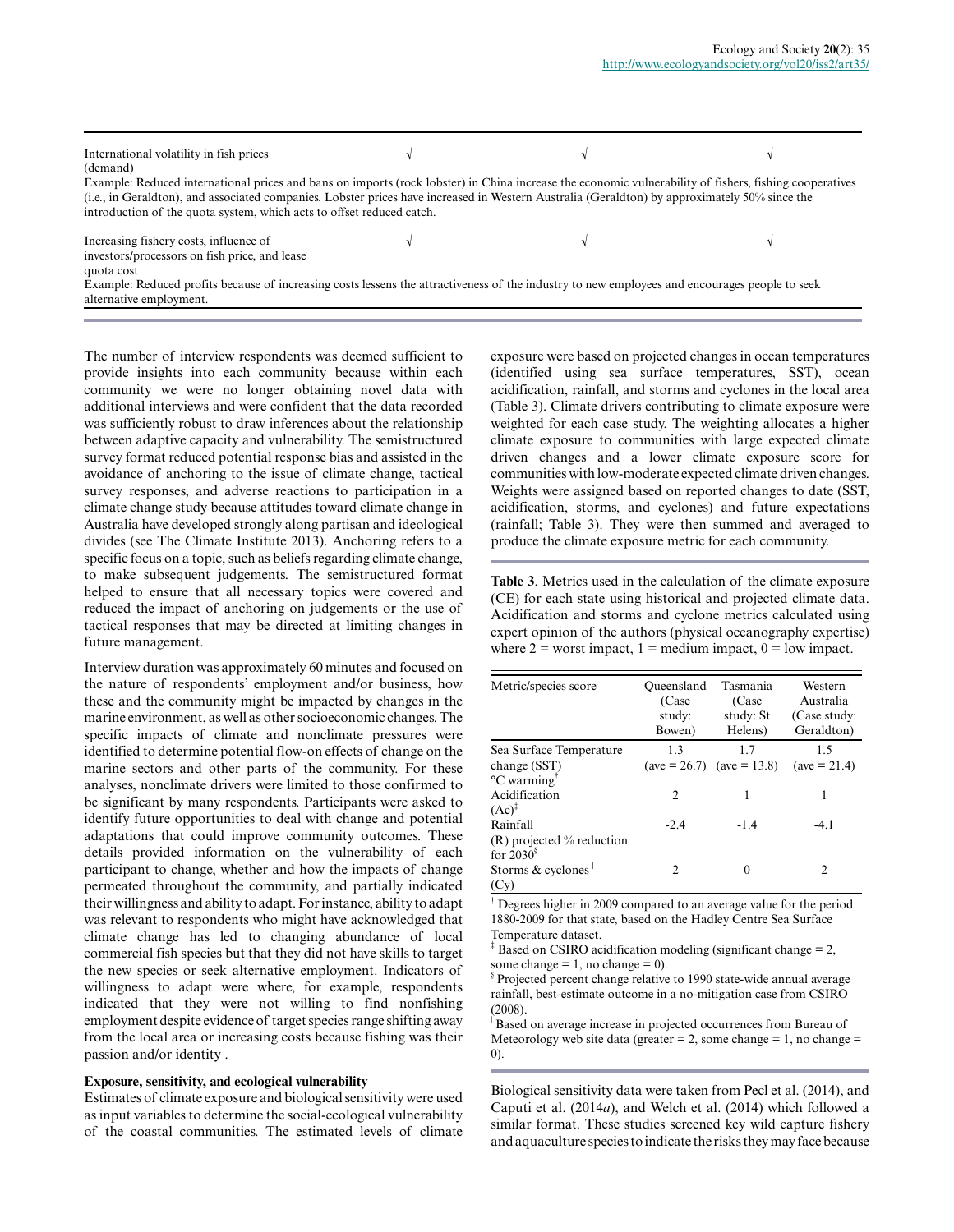**Table 4**. Metrics used in the calculation of the biological sensitivity (BS) and the integrated species exposure (ISE=Eb+Sb+Gb) for individual species. Economic, social, and governance categories were taken from IPCC (2007) report. NPA = National Partnership Agreements, TEP = Threatened, Endangered and Protected species, EPBC = Environment Protection and Biodiversity Conservation.

| Metric/species score                                     |                                               |                                                        |                                                           |                                  |            |
|----------------------------------------------------------|-----------------------------------------------|--------------------------------------------------------|-----------------------------------------------------------|----------------------------------|------------|
| Biological sensitivity $(BS)^{\dagger}$<br>Economic (Eb) | $1 - Low$<br>$0 - No$ economic                | 1.5 - Medium-Low<br>$1 - <$ \$5M                       | 2 - Medium<br>$2 - $5 - $20M$                             | 2.5 - Medium-High<br>$3 - 2820M$ | $3 - High$ |
|                                                          | value                                         |                                                        |                                                           |                                  |            |
| Social (Sb)                                              | $0 - No$<br>recreational/<br>tourism interest | 1 - Recreationally<br>important (locally)              | 2 - Recreationally<br>important (locally<br>and tourists) |                                  |            |
| Governance (Gb)                                          | 0 - No governance<br><i>ssues</i>             | 1 - International<br>agreements (NPAs) -<br>nonbinding | 2 - TEP under<br><b>EPBC</b> Act                          |                                  |            |
| (modified from Pecl et al. 2014).                        |                                               |                                                        |                                                           |                                  |            |

of climate change (Pecl et al. 2014). This screening reviewed the existing literature and assessed the potential impact of physical changes (e.g., rainfall, wind, temperature) on the abundance and, distribution of species populations and the timing of life cycle events. Pecl et al. (2014) produced a sensitivity score (low, 1 to high, 3) for each species for potential impacts to each of "abundance," "distribution," and "timing of life cycle events," and then summed these to achieve an overall sensitivity to climate change score ranging from low (3) to high (9) sensitivity. To ensure consistency in the metric, the sensitivity scores were rescaled to values between 1 (Low) and 3 (High).

Integrated species exposure was estimated (Table 4) using economic, social, and governance scores for commercial and recreational species (IPCC 2007). Biological sensitivity, and the social, economic, and governance scores were summed and averaged according to the number of species in the screening studies of Pecl et al. (2014) for St Helens, Caputi et al. (2014*a*) for Geraldton, and Welch et al. (2014) for Bowen to provide a comparable final integrated species exposure score for each community (Table 5). Ecological vulnerability is the sum of climate exposure, average biological sensitivity, and integrated species exposure for each location (Table 5).

## **Capitals and resource dependence**

Determinants of adaptive capacity are often difficult to measure or assess without extensive and costly surveying of individuals and, consequently, indicators of adaptive capacity are often used (Vincent 2007). To overcome the temporal and financial challenges of collecting longitudinal data from multiple locations, we use indicators of adaptive capacity based on existing secondary datasets to estimate the five sustainable livelihoods analysis capitals and to calculate adaptive capacity (Table 6). Although the use of longitudinal information from the case study communities may have increased the level of detail and quality of the results, without the use of secondary datasets the study could not have been undertaken. A related project using longitudinal data is currently being undertaken in Geraldton (M. Tull, H. Gray, and S. Metcalf, *unpublished manuscript*).

Many variables have been suggested as indicators of adaptive capacity but there has been little testing of their predictive power to explain observed vulnerability (Stenekes et al. 2012). The indicators selected for use in this study were chosen on the basis

of their inclusion in other studies, data availability and regional coverage, expert opinion, and local qualitative information. The taped interviews with community survey respondents helped researchers select relevant indicators but there was no formal process by which respondents were asked to contribute to indicator selection. For example, respondents mentioned that the high number of seasonal residents in their coastal community impacted their ability to form cohesive volunteer community services such as surf lifesavers. A volunteering indicator was therefore included to measure social capital. The indicator set was limited to a small number of variables but additional variables can be easily included as they become available at a later stage.

Specific indicator data was collected prior to and during case study visits using the literature, census data, participant reports and expert opinion inherent in the project team. Indicators for natural capital generally tend to be either biophysical or monetary. However, to ensure access to information for all communities we have used the proportion of employment in agriculture, fisheries and forestry (census grouping) as a proxy for capital in the natural ecosystem (sensu Regional Australia Institute 2013) where higher employment denotes past use of the ecosystem and hence could explain poorer current condition. To allow access to information regarding private physical capital at the local community scale we have used the proportion of business owner/managers and houses owned outright. These indicators assume that owners of businesses and houses contribute equipment and other assets that, if necessary, can be used to assist the broader community in responding to change.

For each indicator, the Australian average, an estimate for the community  $(x)$ , and the maximum state value were identified. Indicators were then scored using three inequalities:

if  $x \leq$  Australian average, then score  $= 0$ ;

if Australian average  $\leq x \leq$  maximum state value, then score  $= 1$ ;

if  $x >$  maximum state value, then score  $= 2$ 

where 0 was considered to be "good" and 2 was "poor." The nature of some indicators determines that their scores had to be inverted. For example, communities with employment and education levels that were higher than the Australian average were scored as 0, while those with very low levels as 2.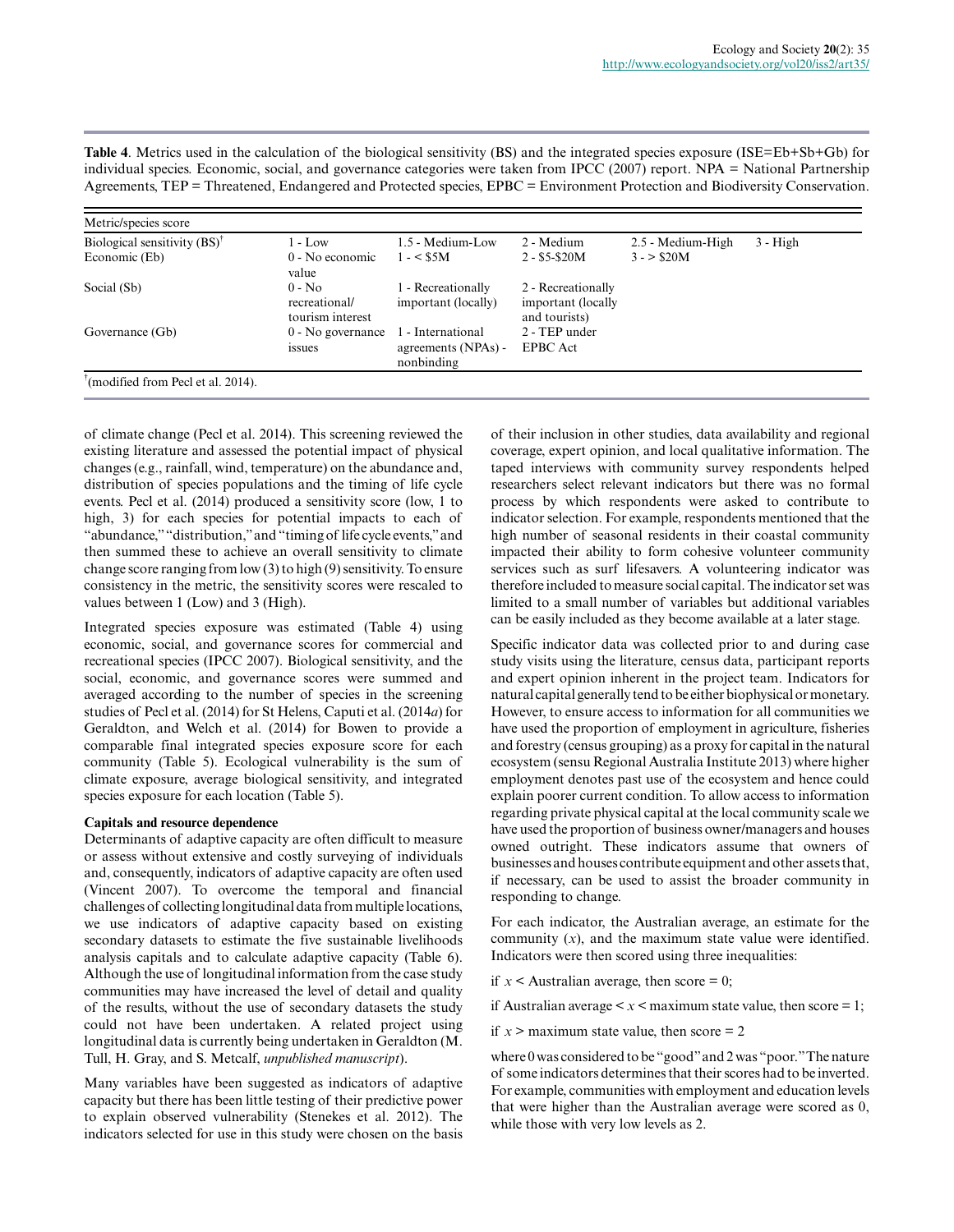Table 5. Variables, definitions, and equations used to calculate socioeconomic vulnerability of the case study communities. Species used in BS and ISE calculations are from Caputi et al. (2014*a*), Pecl et al. (2014), and Welsh et al. (2014).

| Variable                          | New definitions                                                                                                                                                                                                                               | Equation                                                                                |
|-----------------------------------|-----------------------------------------------------------------------------------------------------------------------------------------------------------------------------------------------------------------------------------------------|-----------------------------------------------------------------------------------------|
| Climate exposure (CE)             | Sea surface temperature (SST)<br>Acidification (Ac)<br>Rainfall (R)<br>Storms $\&$ cyclones $(Cy)$<br>$ad^{local}$ = localized weighting assigned to each climate<br>driver                                                                   | $CE = sum(a^{local}SST, b^{local}Ac, c^{local}R, d^{local}Cy)$                          |
| Integrated species exposure (ISE) | Economic importance by species (Eb)<br>Social importance by species (Sb)<br>Governance regulation required by species (Gb) (sensu<br><b>IPCC 2007)</b><br>Number of species considered for biological sensitivity in<br>the region $(n_{RS})$ | $ISE = sum(nEb + nSb + nGb)/n_{BS}$                                                     |
| Ecological vulnerability (EV)     | Biological sensitivity (BS) by species                                                                                                                                                                                                        | $EV = CE + (sum(BS_n)/n_{BS}) + ISE$                                                    |
| Potential impact (PI)             | Resource dependence (RD)                                                                                                                                                                                                                      | $PI = EV + RD$                                                                          |
| Adaptive capacity (AC)            | See Introduction for description of each capital                                                                                                                                                                                              | $AC =$ sum (natural (n), physical (p), social (s),<br>human (h), financial (f) capital) |
| Socioeconomic vulnerability (SEV) |                                                                                                                                                                                                                                               | $SEV = PI + AC$                                                                         |

**Table 6.** Indicators and scoring used to calculate the value of the five capital assets and marine resource dependence. Each indicator has an initial maximum possible value of 2 and a minimum of 0 where indicator value < Australian average, then = 0 (good), Australian average < indicator value > max state value, then = 1 (moderate), indicator value > max state value, then = 2 (poor). To compare the scores across all capitals, the values were then adjusted to be out of 10, i.e., if  $10.00 <$  sum(indicators)  $\times$  adjustment factor  $> 6.67$ , low (i.e., poor), if  $6.67 <$  sum(indicators)  $\times$ adjustment factor > 3.34, medium, and if  $3.34 <$  sum(indicators)  $\times$  adjustment factor > 0, high (i.e., good).

| Indicators                                                                                                                                                                                                                                                           | Indicators for which scores are<br>inversed                                               | Adjustment factor                                                                                          |
|----------------------------------------------------------------------------------------------------------------------------------------------------------------------------------------------------------------------------------------------------------------------|-------------------------------------------------------------------------------------------|------------------------------------------------------------------------------------------------------------|
| 1) Employment in fishing (proportion; level 3 census category)<br>2) Employment in aquaculture (proportion; level 3 census<br>category)<br>3) Employment in accommodation and restaurants (proportion) <sup><math>\dagger</math></sup>                               |                                                                                           | 1.67                                                                                                       |
| 1) Employment agriculture/forestry/fishing and mining<br>(proportion; level 1 census categories)                                                                                                                                                                     |                                                                                           | 5                                                                                                          |
| 1) Unemployment rate<br>2) Education levels<br>3) Full-time versus part-time employment<br>4) Females employed (proportion)<br>5) People requiring social assistance (proportion)<br>6) People whose place of residence is different to one year ago<br>(proportion) | Employment<br>Education levels,<br>Full:part-time employment<br>Prop. of females employed | 0.83                                                                                                       |
| 1) Average weekly household income<br>2) Ratio of male to female total earnings<br>3) Median mortgage repayments<br>4) Age dependency ratio                                                                                                                          | Average weekly household<br>income                                                        | 1.25                                                                                                       |
| 1) Proportions of one parent families with children $<$ 15 years<br>2) People who volunteer (proportion)<br>3) Unoccupied dwellings (proportion)<br>4) Population change<br>5) People per household and the index of disadvantage                                    | Volunteering activity,<br>change in population size                                       |                                                                                                            |
| 1) Proportions of houses owned outright<br>2) Business owner/managers (proportion)<br>3) Self-employment (proportion)                                                                                                                                                | All                                                                                       | 1.67                                                                                                       |
|                                                                                                                                                                                                                                                                      |                                                                                           | <sup>†</sup> Assumes 40% attributable to marine environment (Australian Institute of Marine Science 2012). |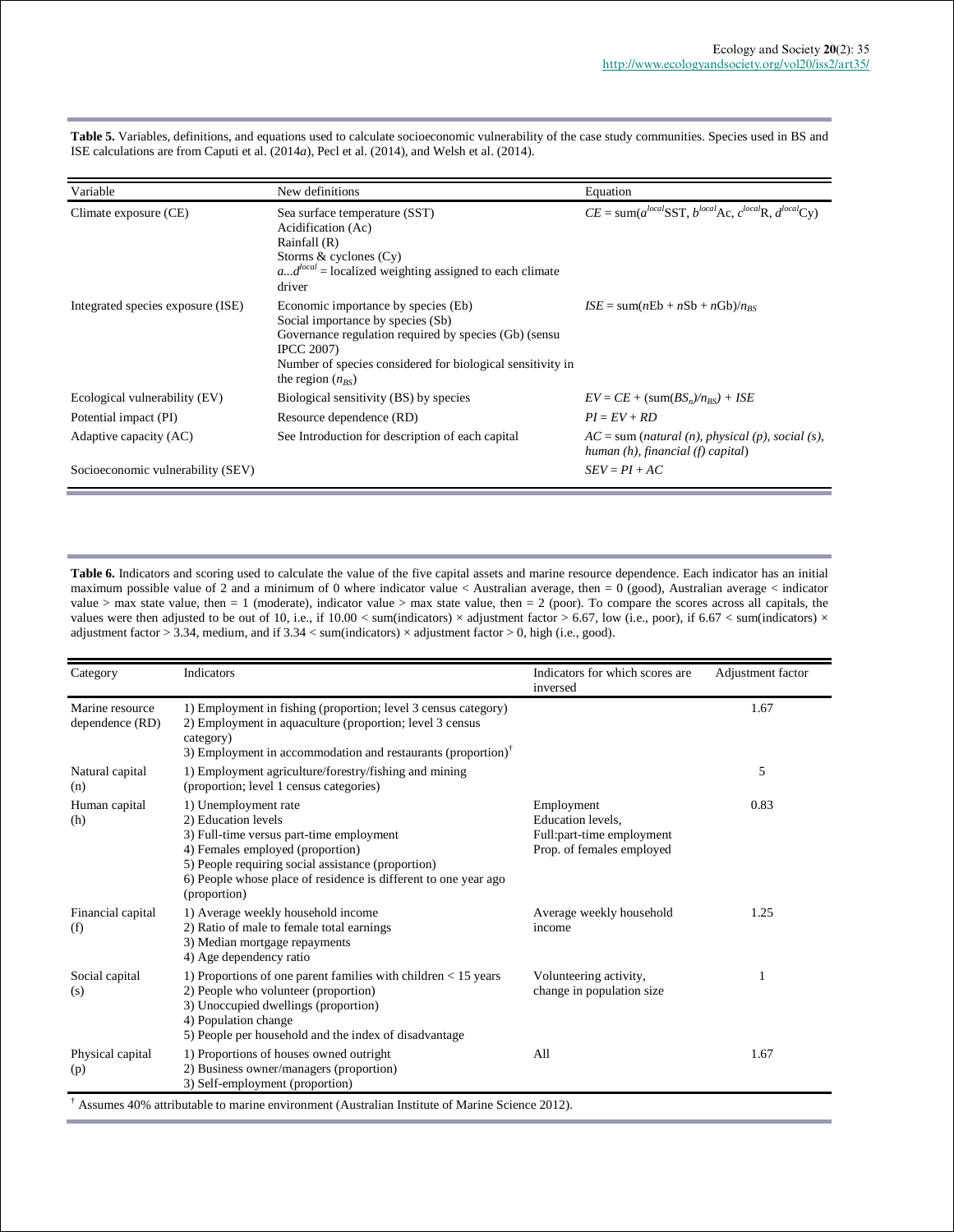**Table 7**. Case study results contributing to the calculation of adaptive capacity and socioeconomic vulnerability to marine climate change impacting coastal livelihoods. Adaptive capacity and socioeconomic vulnerability scores have been rounded to the nearest whole number.

| Metric or variable          | St Helens,<br>Tasmania | Bowen, Queensland | Geraldton, Western<br>Australia | Interpretation                                                                                                                                                                                |
|-----------------------------|------------------------|-------------------|---------------------------------|-----------------------------------------------------------------------------------------------------------------------------------------------------------------------------------------------|
| Resource Dependence         | 10.00                  | 10.00             | 8.33                            | 10 - Very dependent on resources for<br>employment<br>0 - Independent of resources for<br>employment                                                                                          |
| Natural capital             | 10.00                  | 10.00             | 0.00                            | $10 - Low (poor)$<br>$0 - High$                                                                                                                                                               |
| Human capital               | 8.33                   | 4.99              | 4.99                            | $10 - Low (poor)$<br>$0 - High$                                                                                                                                                               |
| Financial capital           | 5.00                   | 3.75              | 5.00                            | $10 - Low (poor)$<br>$0 - High$                                                                                                                                                               |
| Social capital              | 3.00                   | 4.00              | 2.00                            | $10 - Low (poor)$<br>$0 - High$                                                                                                                                                               |
| Physical capital            | 5.00                   | 6.67              | 10.00                           | $10 - Low (poor)$<br>$0 - High$                                                                                                                                                               |
| Adaptive capacity           | 31                     | 29                | 22                              | $0$ - High (good) capacity to adapt<br>50 - Low (very poor) capacity to<br>adapt                                                                                                              |
| Biological sensitivity      | 2.13                   | 2.62              | 2.41                            | Larger score - more sensitive to<br>biological effects of climate change                                                                                                                      |
| Integrated species exposure | 1.57                   | 1.61              | 2.18                            | Larger score -greater social,<br>economic and management<br>importance of locally fished species                                                                                              |
| Climate exposure            | 4.13                   | 7.73              | 8.58                            | Larger score - greater potential for<br>marine climate change impacts to<br>occur                                                                                                             |
| Ecological vulnerability    | 7.83                   | 11.95             | 13.17                           | Larger score - greater exposure and<br>sensitivity of fished species                                                                                                                          |
| Potential impact            | 17.83                  | 21.95             | 21.50                           | Larger score - greater potential for<br>impacts on fished species because of<br>marine climate change                                                                                         |
| Socioeconomic vulnerability | 49                     | 51                | 44                              | 0 - Coastal community has low<br>vulnerability to the effects of marine<br>climate change<br>79 - Coastal community has very<br>high vulnerability to the effects of<br>marine climate change |

Even though marine resource dependence is, in reality, a broader concept than simply employment, the indicators used here include the proportion of people working in marine industries such as fishing and aquaculture and the proportion of people working in the broader Census category "Agriculture, forestry and fishing" because this group cannot be disaggregated into fishing alone (Table 6). The proportion of people working in accommodation and restaurants related to the marine environment also contributed to marine sector dependence. It was assumed that 40% of the total employment in this sector was attributable to the marine environment through tourism and seafood sales (sensu AIMS 2012). The variable value was calculated using the same methods as that applied to the other indicators.

Resource dependence and capital values were calculated out of 10, which allowed comparison between the scores. Because a different number of indicators were used to construct each metric, we used an adjustment factor to allow this comparison (Table 6). For example, resource dependence was calculated using three indicators with maximum values of 2 per indicator (i.e., highest possible score  $= 6$ ). A town with a preliminary resource dependence score of 4 was thus adjusted to 6.67 (i.e.,  $10/6 = 1.67$ ) and  $1.67\times4 = 6.67$ ).

## **Socioeconomic vulnerability and adaptive capacity**

The five sustainable livelihoods analysis capitals were summed to calculate the adaptive capacity of each community. The adaptive capacities, along with ecological vulnerability and resource dependence were then used to calculate social-ecological vulnerability to marine climate change according to the values and equations in Tables 5 and 7.

A qualitative comparison of the socioeconomic vulnerability and adaptive capacity of the three case study communities was undertaken. In this qualitative assessment, the capital scores are discussed with reference to reducing vulnerability and increasing adaptive capacity, however, substitution between the capitals is not a specific focus because this would require a more detailed and contextualised analysis. It should be noted that scores for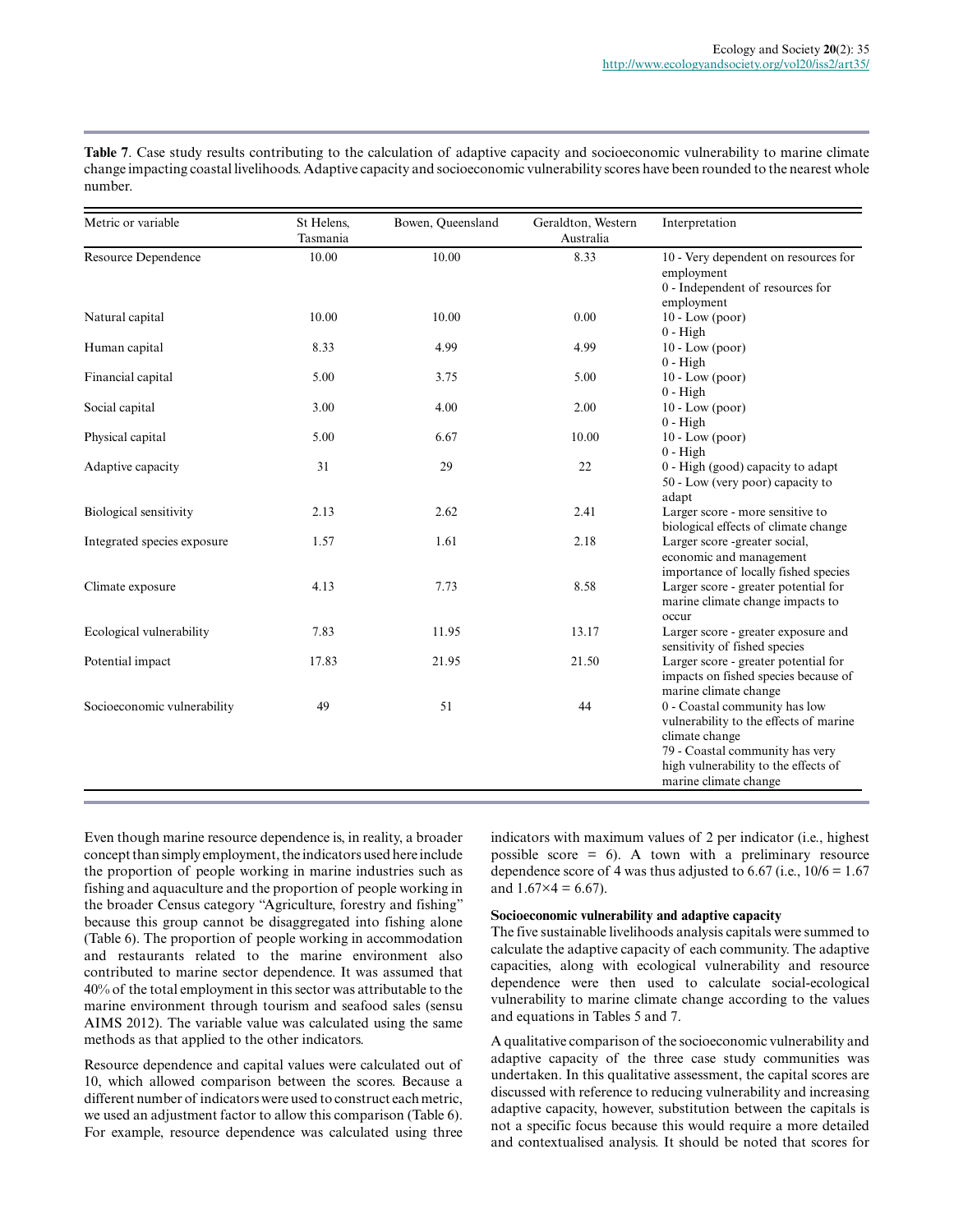resource dependence and the five capitals have an inverse relationship. See Table 7 for an interpretation of scores.

#### **Identification of adaptation strategies and trade-offs**

Possible actions to enable adaptation were identified in community interviews and through literature review following the interviews prior to the calculation of socioeconomic vulnerability and adaptive capacity. Following calculation of metrics, these actions were identified as potential adaptation strategies and reported in the Results if they were found to have the potential to reduce a negative impact or increase adaptive capacity. More specifically, an adaptation strategy could, for instance, improve/ increase the viability or abundance of an asset or capital (e.g., target species, employment, population, tourism, aquaculture). Unique potential adaptation strategies were identified for each case study location in addition to more generic adaptation strategies that were identified for all communities (Tables 8-9). Actions that were suggested during interviews and literature review that were not able to reduce vulnerability or increase adaptive capacity in the three case study locations have not been reported because they were not identified as potential adaptation strategies for these communities.

To allow for improved sustainable livelihoods, the implementation of adaptations that improve those capitals with lower adaptive capacity scores was a priority in the analysis. However, no single adaptation is likely to improve all capitals simultaneously, and thus a trade-off with some neutral and negative outcomes must often be considered to maximize the overall benefits (Farrington et al. 1999).

## **Potential barriers to successful implementation**

The capacity of the coastal community to implement proposed adaptation strategies was qualitatively assessed on the basis of their adaptive capacity. The sustainable livelihoods analysis capital scores help to identify where potential constraints to improved livelihoods may exist. The assessment of potential implementation success remained qualitative in this study, despite the semiquantitative nature of the vulnerability and adaptive capacity results because it also depends on multiple external factors such as knowledge and a willingness to adapt (Frick et al. 2004) and additional climate or nonclimate changes that may alter the adaptations (increase or decrease scope, or change actions) that are necessary. In addition, the selection of indicators for the capital scores was limited by the availability of easily accessible information, i.e., census data, and barriers to successful implementation may arise from numerous other areas, including governance constraints.

Successful implementation of many of the identified adaptation options requires communities to have access to a number of basic attributes such as funds for expansion/start-up of businesses (financial capital). Basic attributes necessary to enable proposed adaptation strategies in the case study communities have been addressed with reference to adaptive capacity and the capacity of each community to successfully implement adaptations.

# **RESULTS**

# **Case study communities, climate and nonclimate drivers**

Each community differed markedly in terms of fisheries production and value, industry composition, and community demographics, including population size (Table 1; for additional detail see van Putten et al. 2014). To varying degrees, each community was also subject to climate and nonclimate drivers, such as warming coastal waters, changing currents, and variability in local tourism (Table 2).

## **Social-ecological vulnerability and adaptive capacity**

Resource dependence was very high in both St Helens and Bowen (high score) whereas natural capital, as measured by the proportion of people employed in agriculture, fishing, and forestry, was very low (Table 7). Geraldton had moderately high resource dependence and high natural and social capitals. All other capital scores were relatively similar between case study towns excluding physical capital where Geraldton scored very poorly and St Helens scored moderately well. These results were highly influential in determining the adaptive capacity of each town, with Geraldton having the highest adaptive capacity of the three case study towns followed by Bowen and St Helens, respectively.

St Helens was found to have the poorest score for natural and human capitals. This community also had the smallest population size and adaptive capacity but had greater physical capital (score closer to zero) than both Geraldton and Bowen. Despite its moderate adaptive capacity in comparison to St Helens, Bowen was found to have the highest social-ecological vulnerability (Bowen: 51, St Helens: 49, Geraldton: 44) from the three case study towns. Bowen's high social-ecological vulnerability stemmed from its high biological sensitivity and moderate integrated species and climate exposure scores. St Helens, in comparison, had the lowest biological sensitivity, integrated species, and climate exposure scores of the three case study towns.

Based on ecological vulnerability alone, Geraldton had the greatest potential impact from climate change, specifically, projected change in rainfall and the social and economic importance of the target species assessed (e.g., rock lobster, abalone spp.). However, its social-ecological vulnerability was buoyed by the relatively moderate resource dependence and strong social and natural capital scores.

## **Adaptation strategies, potential barriers, and trade-offs**

Adaptation strategies to diversify, re-establish, and maintain local markets for fish were commonly identified for all three case study communities (Table 8). Similarly, increasing the output and function of aquaculture and increasing marketing and tourist numbers were identified in all locations. These potential adaptations were reported because they provide sources of income and employment, an alternative source of fish products and a more diverse economic base, all of which would likely improve human, financial, social, and physical capital in each coastal community.

A number of unique potential adaptations were found to exist for each community (Table 9). For example, a unique adaptation in St Helens was to increase capacity for factory-based urchinprocessing of the invasive urchin species, *C. rodgersii*. This adaptation could improve financial and human capitals and also provide additional employment opportunities. However, this adaptation would also increase resource dependence in St Helens, which carries an inherent risk for the community with the additional employment generated by an industry exposed to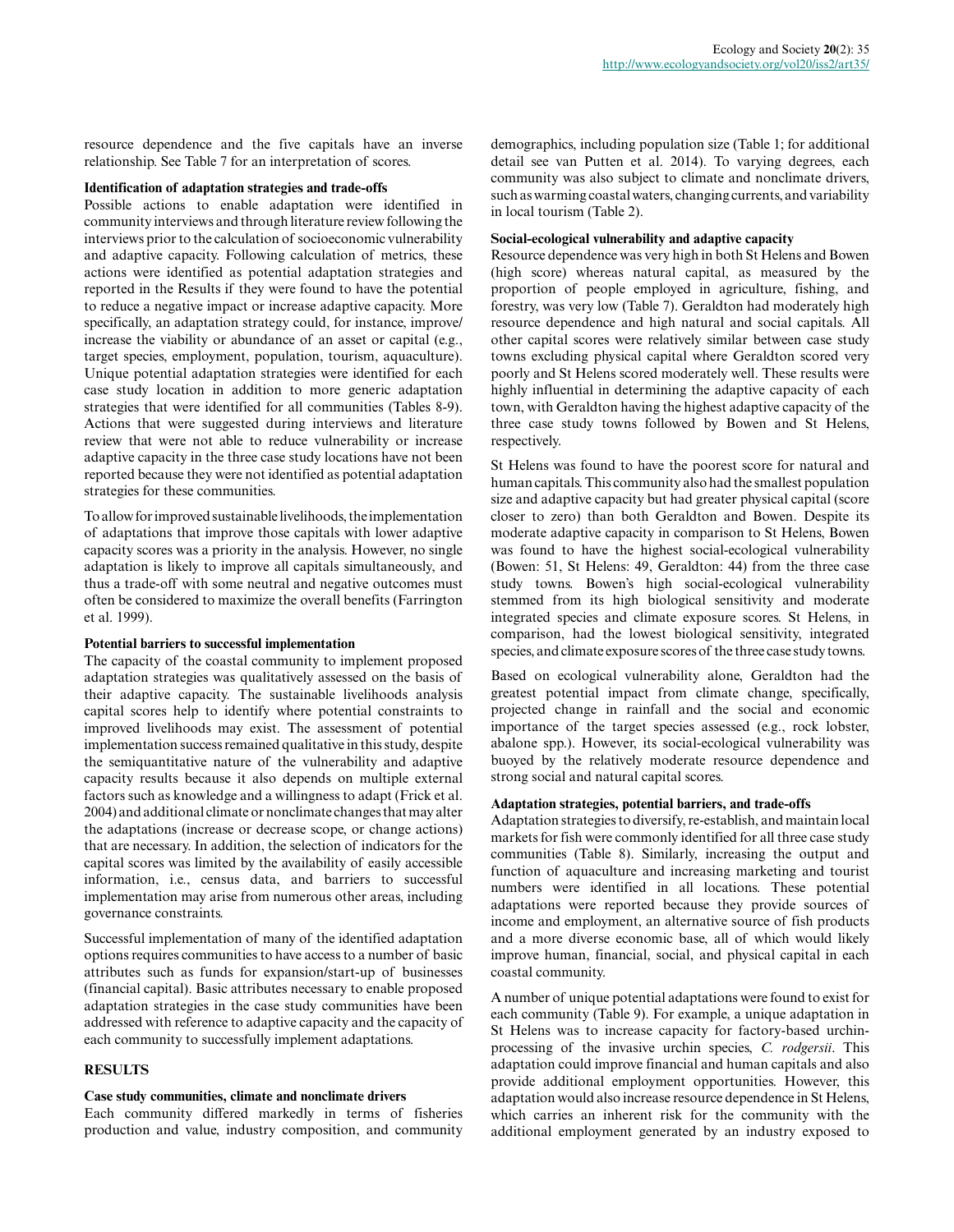| Sector                             | Adaptation                                                                                                                                                                                                                                       | Trade-offs between capitals<br>(within community)                                                                                                                         | Reasoning                                                                                                                                                                                                                                                                                                                                         |
|------------------------------------|--------------------------------------------------------------------------------------------------------------------------------------------------------------------------------------------------------------------------------------------------|---------------------------------------------------------------------------------------------------------------------------------------------------------------------------|---------------------------------------------------------------------------------------------------------------------------------------------------------------------------------------------------------------------------------------------------------------------------------------------------------------------------------------------------|
| fishing                            | Commercial Diversify, re-establish and maintain a<br>local and domestic market for<br>commercially captured fish.                                                                                                                                | Benefits: Financial and human<br>Disadvantages: Natural and<br>financial (trade-off of funds<br>between re-establishing<br>domestic market and use in<br>export markets). | Reliance on single export markets is risky. Can mitigate<br>effects of falling export markets and increasing costs by<br>providing domestic income. Provide locals/businesses and<br>tourists with fresh local fish.                                                                                                                              |
| fishing                            | Commercial Develop courses that inform fishers<br>about:<br>- potential financial implications of<br>species range shifts<br>- implications of changing species<br>abundance on quota                                                            | Benefits: Human<br>Disadvantages: Natural                                                                                                                                 | Fishers may wish to learn how to develop investment plans<br>to determine if investing in new opportunities, e.g., larger<br>vessel, purchasing more/selling quota, is worthwhile. Provide<br>information sessions on the value of different retirement<br>options that are available with respect to retaining or selling<br>quota.              |
| Commercial<br>fishing              | - succession planning.<br>Monitoring of prerecruit abundance<br>as an early warning to changing<br>abundance of key stocks.                                                                                                                      | Benefits: Financial and natural<br>Disadvantages: Natural (trade-<br>off between short-term and<br>long-term employment)                                                  | An early warning to changing abundance of fish stocks<br>gives industry and managers an ability to adapt fishing<br>practices and avoid overfishing of poor year classes.                                                                                                                                                                         |
| Commercial<br>fishing              | Encourage more transparency in<br>pricing systems set by processing<br>industry to allow greater<br>understanding of value-adding over<br>the supply chain and provide fishers<br>with improved bargaining power.                                | Benefits: Financial<br>Disadvantages: Natural                                                                                                                             | Fishers often become price takers because they are<br>increasingly bound to processors/buyers that set fish prices.<br>There is little competition between processors/buyers<br>because of their limited numbers. Improved bargaining<br>power is desirable to support commercial fisheries into the<br>future.                                   |
| Commercial<br>fishing              | During boom times in other sectors -<br>labor shortages could be addressed by<br>incentives to retain skill base and<br>labor. Potential use of temporary<br>migration visas.                                                                    | Benefits: Financial<br>Disadvantages: Natural                                                                                                                             | High wages in the mining and oil and gas sectors mean<br>fishers have trouble retaining reliable deckhands and<br>therefore can struggle to maintain catches.                                                                                                                                                                                     |
| Commercial<br>fishing              | Balanced representation on<br>comanagement committees and<br>industry bodies through better<br>rotation times, term limitations, and<br>incentives to participate.                                                                               | Benefits: Social                                                                                                                                                          | Need for balanced representativeness and membership<br>renewal for industry bodies and comanagement decision<br>committees. Adequate reimbursements and more locally<br>held meetings are required to help overcome issues such as<br>loss of fishing time.                                                                                       |
|                                    | Aquaculture Increase aquaculture output and<br>function.                                                                                                                                                                                         | Benefits: Financial and human<br>Disadvantages: Financial (set-<br>up funds required) and natural<br>(potential pressure on local<br>environment).                        | Provides an alternative source of employment for wild<br>capture fishers forced to leave the industry because of<br>climate, quota, and cost issues. Also supports associated<br>industries such as transport/processing, which may provide<br>critical employment opportunities. Provides fish to local,<br>domestic, and international markets. |
|                                    | Aquaculture Support local aquaculture by<br>increasing collaboration with research<br>institutions to enhance diversification<br>to new species in anticipation of<br>marine climate pressures.                                                  | Benefits: Social, human, and<br>financial<br>Disadvantages: Natural                                                                                                       | Close collaboration with research institutions can increase<br>knowledge and reduce the influence of high development<br>costs associated with new aquaculture enterprises through<br>cofunding arrangements.                                                                                                                                     |
|                                    | Aquaculture Encourage investigation of closed on-<br>land systems to ensure development of Disadvantages: Financial (set-<br>aquaculture into the future.                                                                                        | Benefits: Human and physical<br>up funds required) and natural                                                                                                            | At-sea aquaculture is constrained by available farming space<br>and limited expansion is possible in the majority of<br>situations. Knowledge of and construction of on-land<br>systems can allow industry expansion to occur.                                                                                                                    |
| Recreational<br>fishing            | Improve recreational catch monitoring Benefits: Social and human<br>and policing of rules to reduce conflict Disadvantages: Natural<br>between sectors and establish catch<br>share arrangements between<br>commercial and recreational fishers. |                                                                                                                                                                           | A more frequent official count of participation and catch<br>estimates is necessary to reduce conflict. Although difficult<br>to estimate, illegal catches should/could be better accounted<br>for and incorporated into catch estimates to improve<br>management.                                                                                |
| Recreational<br>fishing<br>fishing | Keep infrastructure provisions in step<br>with growth in recreational fishing.<br>Recreational Flexible and adaptive rule<br>development for unmanaged species.                                                                                  | Benefits: Physical<br>Disadvantages: Natural<br>Benefits: Financial<br>Disadvantages: Natural                                                                             | Provide reasonable access to jetties to avoid "boat ramp<br>rage" with increasing recreational fishing participation.<br>When new (commercial) species appear in local waters<br>management decisions have to be prompt and flexible to<br>avoid a "gold rush" and maintain the fishery into the future.                                          |

**Table 8**. Adaptations, reasoning, and expected trade-offs identified for all case study communities.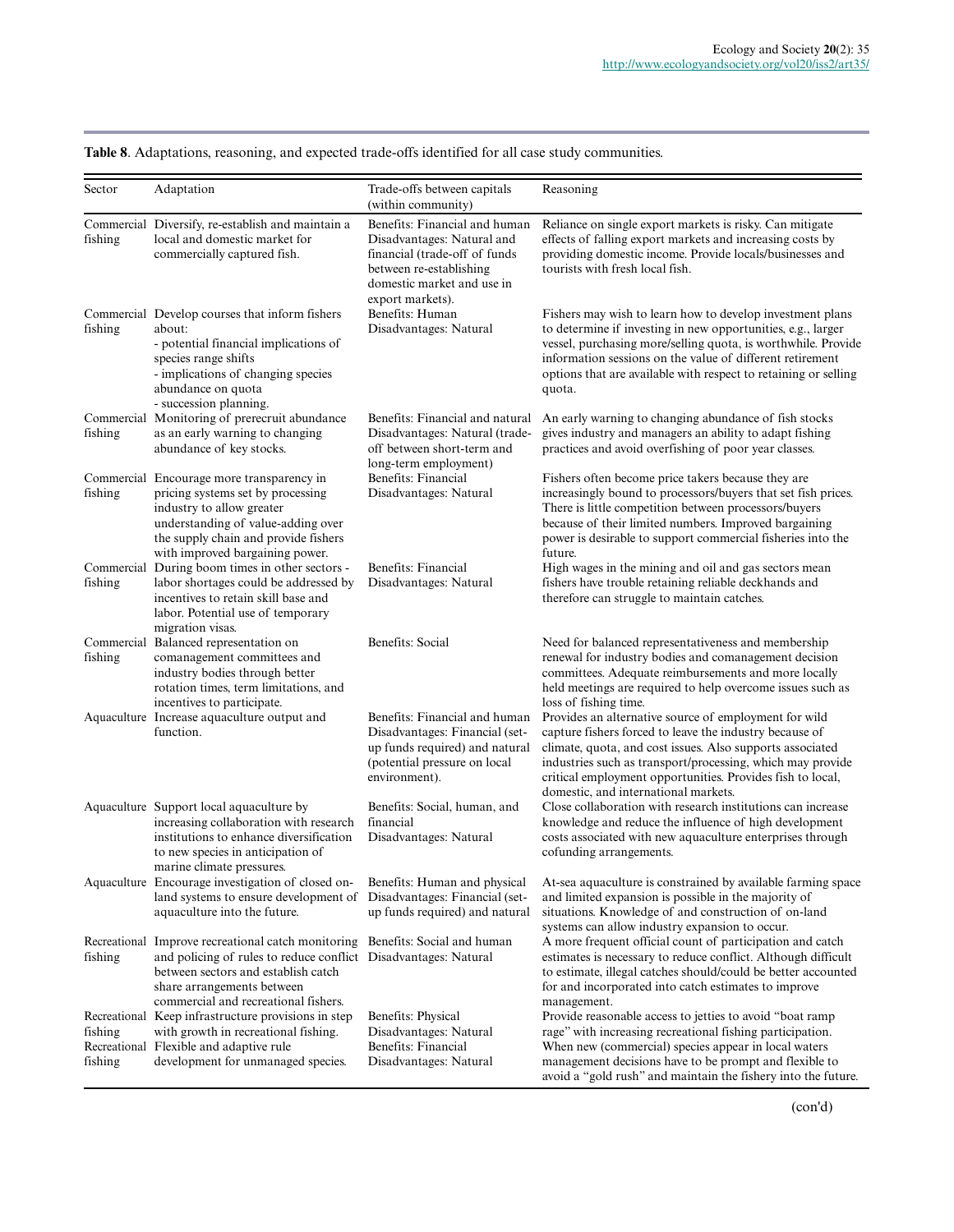| Marine<br>tourism | Encourage increased tourism through<br>improved marketing/promotion.<br>Develop good information dispersal to<br>inform public (elsewhere) about access<br>and local conditions after severe<br>weather events. | Benefits: Financial and human               | Provides more consistent income to tourism operators and<br>associated businesses. Access to towns is often affected by<br>extreme events and needs to be managed quickly to<br>maintain tourist visitation. Distribution of correct<br>information on reef state is needed. |
|-------------------|-----------------------------------------------------------------------------------------------------------------------------------------------------------------------------------------------------------------|---------------------------------------------|------------------------------------------------------------------------------------------------------------------------------------------------------------------------------------------------------------------------------------------------------------------------------|
| Marine<br>tourism | Encourage opportunities for<br>community participation in scientific<br>research.                                                                                                                               | Benefits: Social and human                  | Local participants in marine sectors feel there are few<br>avenues available to provide information to science (apart<br>from RedMap).                                                                                                                                       |
|                   | Community Maintain local engineering /support<br>services to maintain contribution to<br>local employment and economy.                                                                                          | Benefits: Financial, human,<br>and physical | Infrastructure and service provision to fishers becomes<br>increasingly problematic with a declining commercial fishing<br>sector. Supports local employment and helps maintain<br>infrastructure.                                                                           |

marine climate change and therefore vulnerable to climateinduced downturns. In practice, to determine whether the tradeoff between employment opportunities and greater resource dependence is likely to be largely positive, the indirect benefits, such as a reduction in the abundance of *C. rodgersii*, must also be undertaken. *C. rodgersii* is a barren-forming urchin and a reduction in its abundance would be beneficial for local rock lobster and abalone fisheries through the promotion of algal regrowth.

Synergies and trade-offs between capitals were identified for other adaptation strategies (Tables 8-9). For instance, strategies that increased employment in fisheries and aquaculture would reduce overall community unemployment (improve human capital), help to maintain population (improve/maintain social capital) and improve financial capital while also increasing the resource dependence (reduced natural capital) of the community. The potential vulnerability of the community to the impacts of climate change is therefore a function of all above changes in sustainable livelihoods analysis capitals and ultimately social-ecological vulnerability. Unique adaptations in Geraldton tended to focus on directly improving education and communication, which can improve employment opportunities, fisheries management, and aquaculture. The adaptation of moving to the rock lobster quota system is already in place (2010) and has resulted in a loss of population and community (social capital) from the Abrolhos Islands. However, this adaptation has also improved financial capital through higher catch rates that increase the level of profitability and has allowed a higher level of spawning stock, making the fishery more resilient to environmental perturbations. Other suggested adaptations in Geraldton can improve human and long-term financial capital but also cause a short-term financial cost through the need for start-up funds for research, renewable energy production, and aquaculture expansion. When the costs and benefits are not borne by the same groups, an increased reluctance to adapt may occur.

Barriers to improving livelihoods in the coastal communities arose for a number of reasons including a heavy reliance on a single sector for employment, e.g., high resource dependence. Geraldton was found to be lacking in private physical capital, which may pose a barrier to the implementation of increased aquaculture and renewable energy production. Similarly, the implementation of adaptations such as the provision of infrastructure for recreational fishing, research into aquaculture, and the promotion

of tourist destinations may be constrained by relatively low financial capital in St Helens and Geraldton. Bowen possessed relatively low social capital reflecting a high rate of population change, low levels of volunteering, and a large number of unoccupied dwellings. This lack of social capital may constrain the implementation of adaptations such as encouraging participation in scientific research, the communication of weather and condition (i.e., road and rail damage following cyclonic events) reports, and gaining balanced representation on comanagement committees and industry bodies.

# **DISCUSSION**

To assist coastal communities in coping with climate change, an understanding of adaptive capacity and social-ecological vulnerability can be used to inform the development of adaptation actions and their implementation. Through the characterization of the community, the social-ecological vulnerability can provide a context for the identification of enablers and barriers to adaptation. This process involves the identification and measurement of components contributing to adaptive capacity and vulnerability (Engle 2011) as well as the identification of potential adaptations that augment and diminish adaptive capacity (Adger 2001, Smit and Wandel 2006). Through the identification of enablers and barriers to the implementation of adaptations, planning for synergies and trade-offs can be undertaken. Although work on adaptive capacity and adaptation planning has been increasing in recent years (e.g., Australian Government 2007, COAG 2007, Regional Australia Institute 2013), we find that quantitative assessments of adaptive capacity and ecological vulnerability are useful in identifying and comparing the overall social-ecological vulnerability of coastal communities reliant on the marine resource sector. Furthermore, with receptive decision-makers and institutions, the methods employed in this study could be transferred to other geopolitical scales, e.g., states or countries, and different situations such as noncoastal and urban environments (Ekstrom and Moser 2013). As a result of the process described above, a website that comprises a climate change blueprint designed to provide targeted preliminary information on potential impacts of climate change, community vulnerability, and adaptive capacity to a broad audience has also been produced with the aim of assisting community-led investigations into climate change adaptation (<http://coastalclimateblueprint.org.au/>). This self-assessment website allows easy access and use by practitioners and the general public alike.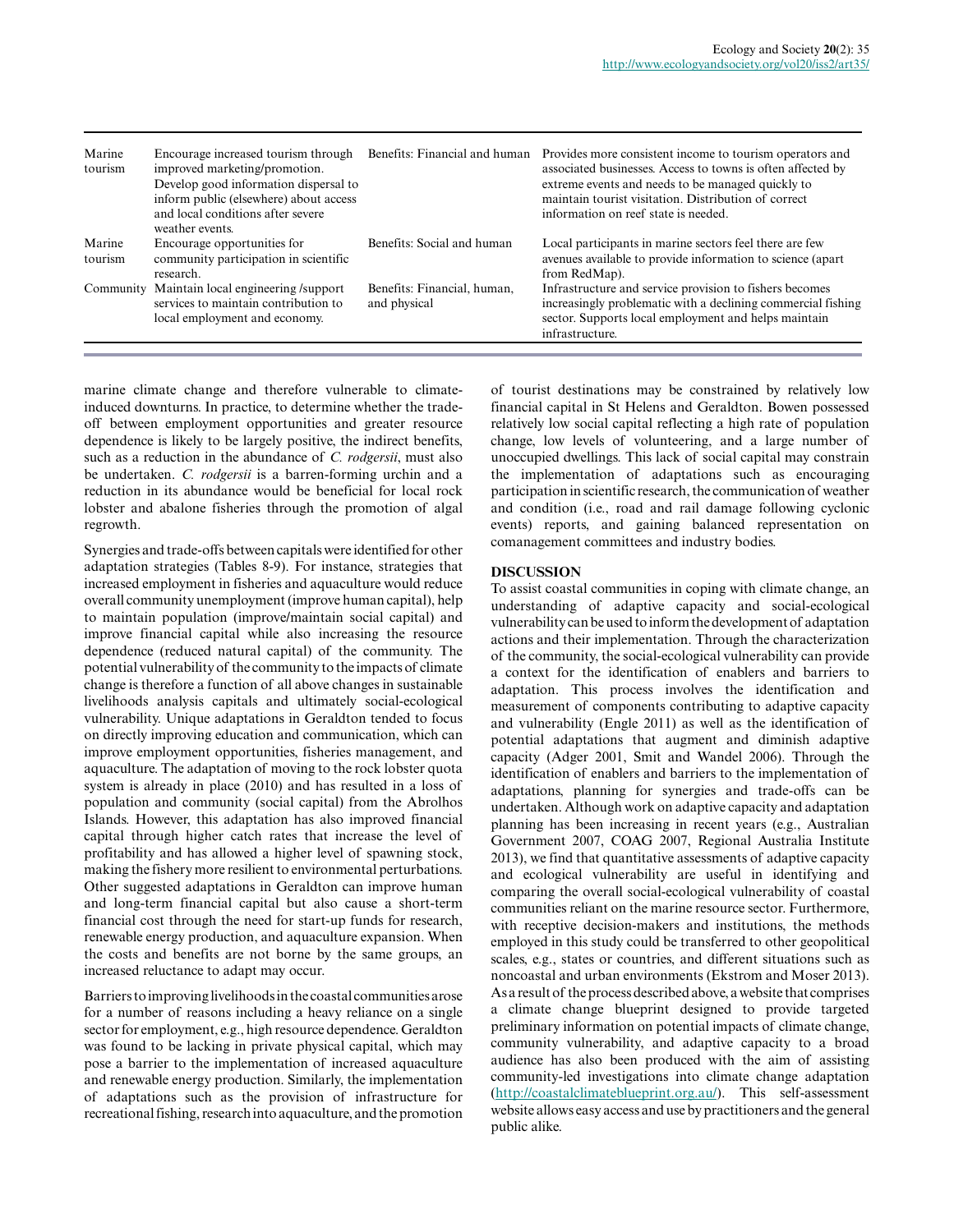| Location            | Sector                          | Adaptation                                                                                                                                                                                                                                  | Trade-offs between<br>capitals (within<br>community)                                                                           | Reasoning                                                                                                                                                                                                                                                                          |
|---------------------|---------------------------------|---------------------------------------------------------------------------------------------------------------------------------------------------------------------------------------------------------------------------------------------|--------------------------------------------------------------------------------------------------------------------------------|------------------------------------------------------------------------------------------------------------------------------------------------------------------------------------------------------------------------------------------------------------------------------------|
| St Helens           | Commercial<br>fishing           | Increase urchin factory production.                                                                                                                                                                                                         | Benefits: Financial and<br>human<br>Disadvantages: Natural                                                                     | Provide a source of local employment.                                                                                                                                                                                                                                              |
|                     | St Helens Processing            | Separate processors from investors.                                                                                                                                                                                                         | Benefits: Financial                                                                                                            | To provide more transparent and flexible pricing of<br>fish.                                                                                                                                                                                                                       |
| Bowen               | Commercial<br>fishing           | Closure of cyclone-damaged area<br>and shift of fishing effort elsewhere.                                                                                                                                                                   | Benefits: Natural and<br>financial<br>Disadvantages: Natural<br>(trade-off between short-<br>term and long-term<br>employment) | To allow stock regeneration on affected reefs and<br>ensure employment and local fish availability are<br>maintained.                                                                                                                                                              |
| Geraldton All       |                                 | Increase research in renewable<br>energy, aquaculture, and fisheries.<br>Increase education for commercial<br>and recreational fisheries<br>compliance.                                                                                     | Benefits: Human and<br>financial<br>Disadvantages: Financial<br>(set-up funds required)                                        | To allow utilization of likely impacts from climate<br>change through renewable energy and continue to<br>increase production of aquaculture and wild caught<br>species.                                                                                                           |
| and<br><b>Bowen</b> | Geraldton Community             | Better communication of the<br>benefits of aquaculture products<br>and renewable energy. Distribute<br>public information regarding the<br>level of impact from local<br>aquaculture (particularly prawn)<br>and renewable energy ventures. | Benefits: Human                                                                                                                | Aquaculture and renewable energy are often perceived<br>to damage nearby coastal ecosystems, species, or<br>visual amenity. This is often not the case and these<br>negative perceptions may be mediated by improved<br>communication and public education.                        |
|                     | Geraldton Renewable<br>energy   | Increase renewable energy<br>production and sales.                                                                                                                                                                                          | Benefits: Financial and<br>human<br>Disadvantages: Financial<br>(set-up funds required)                                        | Utilise climate change impacts to provide an<br>additional source of local employment and produce<br>cheaper energy. Cheaper energy could encourage<br>additional industrial investment in the region and<br>reduce household costs.                                               |
|                     | Geraldton Commercial<br>fishing | Maintain rock lobster fishing quota<br>system.                                                                                                                                                                                              | Benefits: Financial<br>Disadvantages: Social<br>(decline in population and<br>community from Abrolhos<br>Islands)              | After initial loss of fishers following implementation<br>of quota system, the new system has been found to<br>allow better catch rates and require fewer fishing days<br>per year because fishers are now fishing close to the<br>maximum economic yield (i.e., maximum profits). |

**Table 9**. Unique community-based adaptations, reasoning, and trade-offs for the three case study communities.

Knowledge of local climate change drivers and current and future impacts is important for adaptation planning to be successful in marine dependent communities. However, regardless of whether exact climate change impacts are known, the basic capacity for a community to implement adaptations depends on the relevant institutional arrangements and the characteristics that the community possesses (O'Brien et al. 2006, Adger et al. 2009, Barnett et al. 2014). For example, a community with a high level of education, adequate financial assets, and social and institutional cohesiveness may adapt to unexpected impacts from climate change because of its relatively high existing adaptive capacity. In comparison, a community with low adaptive capacity may struggle to cope with existing impacts let alone cope with unexpected and new impacts. Knowledge of human, social, financial, natural, and physical capitals can be used to assist adaptation implementation as well as supporting the success of adaptations once implemented. Even though the assessment characterizes community adaptive capacity by means of the SLA capitals, the institutional context has not been considered in any detail. This is an important point for future studies because institutions and associated rules and regulations are often the facilitators of, and barriers to, adaptation. A useful extension to

this current research would be to incorporate quantitative measures of institutional and governance barriers or facilitators of adaptation in the overall social-ecological vulnerability assessment metric.

In the context of community characteristics, all three case study communities had relatively good social capital scores reflected by attributes such as a high rate of volunteering (St Helens), low proportion of unoccupied dwellings (Geraldton and Bowen), and relatively stable population size (Geraldton and Bowen). Utilizing these existing assets can help to streamline the adaptation process, particularly for adaptation strategies that require labor supply or secure local markets. Adaptations to improve public education and communication of the benefits of aquaculture and renewable energy would also benefit from a stable population. Similarly, capitals contributing to high vulnerability can indicate where barriers to adaptation may exist and where measures to remediate can be of greatest benefit.

The explicit consideration of social-ecological vulnerability in this study has integrated climate change drivers and impacts, including biological sensitivity, with an assessment of the community's capacity to adapt. This type of integrated assessment is necessary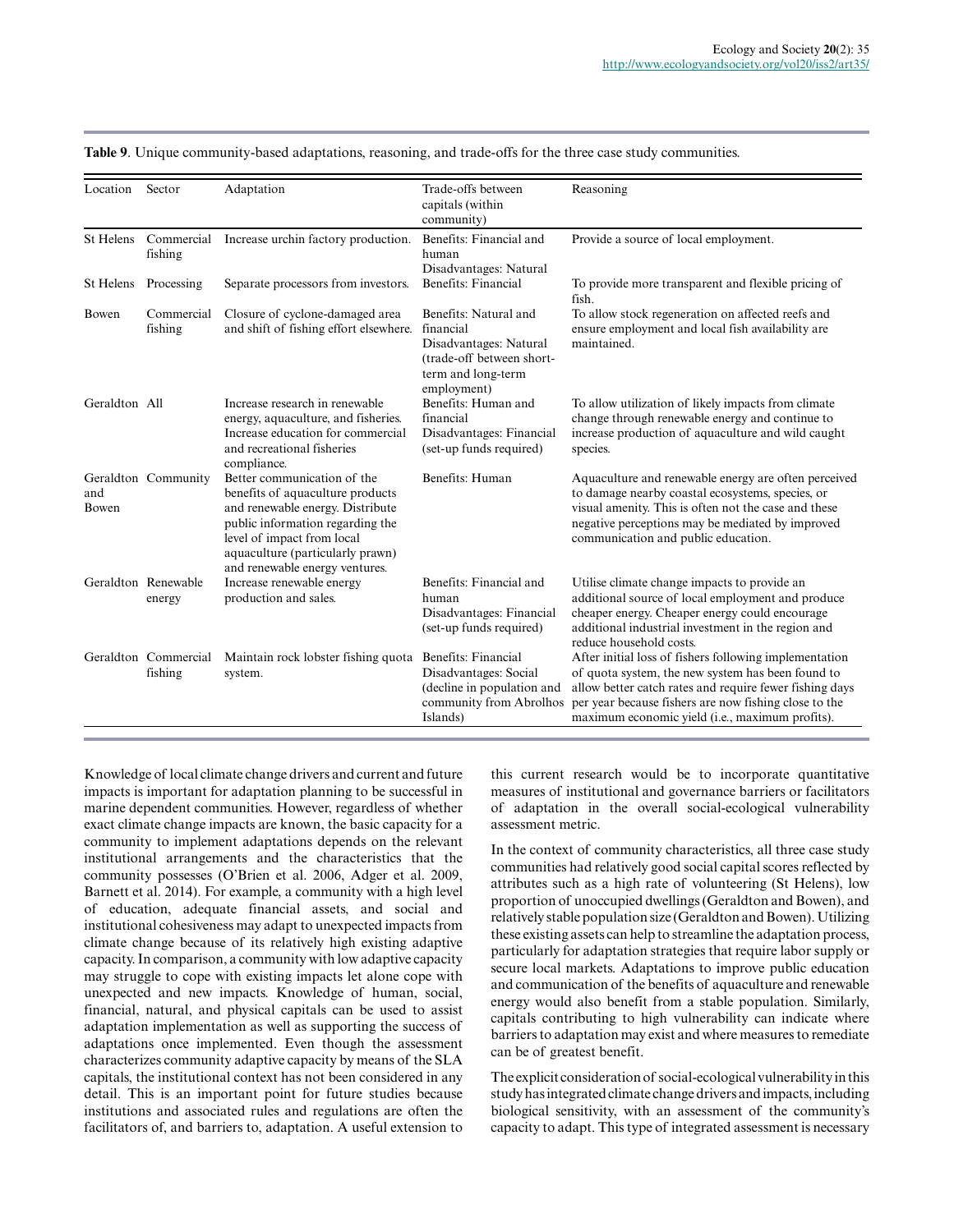to allow a differentiation between high ecological sensitivity and high vulnerability. Following the impacts of a severe tropical cyclone on the Great Barrier Reef, Marshall et al. (2013) found that the commercial fishers and marine tourism operators that were most sensitive to cyclonic impacts were not necessarily the most vulnerable. Sensitivity was found to be offset by socioeconomic adaptive capacities. Similar results have been found in the current study with Geraldton producing the highest ecological vulnerability scores while also having relatively high adaptive capacity and relatively low social-ecological vulnerability to marine climate change. Very high climate and integrated species exposure were the main drivers contributing to high ecological vulnerability in Geraldton whereas lower resource dependence and generally moderate capital scores resulted in the lower social-ecological vulnerability. In other words, Geraldton was identified as the community most likely to be able to cope with climate change impacts because of the existence of other resources, such as skills, education, and financial wealth that enable communities to adapt to change. Nevertheless, heatwaves, changes in ocean currents and the location and timing of storms will likely mean an ongoing need for adaptation in Geraldton is, and will remain, a priority for marine industries and the local government. The need for marine sectors in Geraldton to adapt to climate change impacts is likely to arise through impacts on the rock lobster (Caputi and Brown 1993, Caputi et al. 2010) and scallop fishing industries (Mueller et al. 2012), species selection in the developing finfish aquaculture sector (John Eyres, WA Department of Fisheries, *personal communication*) and marine tourism (Abdo et al. 2012). To maintain sustainable livelihoods in existing industries into the future marine impacts must continue to be considered in the management of marine sectors and resources in Western Australia, and elsewhere.

A comparison of the social-ecological vulnerability in the three case study communities showed that Bowen was particularly vulnerable because of its high resource dependence and exposure to climate change. In this study, low population sizes in St Helens and Bowen were also found to correspond to low natural (through past and current use) and human capital and higher resource dependence. Similar results have been found in studies focusing on rural resource dependent communities including graziers in northern Queensland (Marshall et al. 2011) and rural and resource-based communities in Canada (McLeman et al. 2011), where a reduction in resource dependence can enhance adaptive capacity. Another Canadian study found fishing dependent communities consistently had low in-migration, high rates of poverty and unemployment, and low family income and educational attainment (Stedman et al. 2004). However, Stedman et al. found the specific resource sector involved was also important in predicting the outcome of reduced resource dependence with significant differences between resource sectors (energy, agriculture, forestry, and fisheries). Positive outcomes were generally found for human capital in energy and agriculturebased communities while variable outcomes were found for communities reliant on forestry.

One of the reasons for adaptation is to reduce socioeconomic vulnerability and improve adaptive capacity to cope with climate change impacts (Smit and Wandel 2006, Engle 2011). A focus on reducing resource dependence and increasing social and human capital will be critical to achieving this. However, care must be taken in reducing resource dependence given the potential differences in adaptive capacity conferred to the community from different resource sectors, such as mining, forestry, and fisheries (Stedman et al. 2004) and, in the coastal communities in the current study, the heavy reliance on natural resources for a large proportion of employment. Additional employment opportunities in independent industries, such as tourism and education, and a willingness to adapt must also exist for adaptations of this kind to be successful (Freudenburg and Gramling 1998). Adaptations that increase and support research in "up-and-coming" industries such as aquaculture and renewable energy production can assist in achieving reduced resource dependence without substantial loss of employment by promoting additional education or skill development and providing new employment opportunities. Encouraging increased tourism through improved marketing and promotion can also maintain or improve population and employment rates by providing tourism-related employment (Whitsunday Regional Council 2013). The City of Greater Geraldton Economic Development Strategy (2013-2023) has recognized the need to shift toward a diversified and sustainable economy based on knowledge-based industries. Economic diversification can be achieved through new and emerging industries and promoting tourism using more appealing branding of Geraldton as a tourist destination. Suggested outcomes include higher labor force participation, industry diversification and capacity building, and higher productivity of core industries such as agriculture, fisheries, and logistics (City of Greater Geraldton 2013). These adaptations could also be expected to indirectly reduce the proportion of unoccupied dwellings (by sustaining population) and the need for social assistance (through employment), which would contribute to improved social and human capital.

Barriers to adaptation may be mitigated or eliminated through trade-offs or substitution of one capital for another (Farrington et al. 1999) but this is by no means simple to achieve. For instance, trading off between capitals may create conflict on how funds or skills should be used and between short- and long-term goals (Dessai and Hulme 2007, Adger et al. 2009). In Bowen, the shortterm closure of cyclone-damaged reefs could cause such conflict by trading off between short- and long-term goals for employment in the marine sector. The short-term closure of cyclone-damaged reefs would force fishers to shift fishing effort elsewhere to maintain adequate profits, but may result in longterm fisheries sustainability and management outcomes.

Substitution and trading off between capitals can result in conflict between short- and long-term outcomes but also create tension between community and state- or federal-level institutions if the responsibilities of the community versus these agencies are unclear. For example, the moderate availability of physical capital in Geraldton may constrain the development of new aquaculture and renewable energy ventures in the area. Investing in physical capital using the relatively large financial resources (financial capital) of Western Australia could help fund new aquaculture and renewable energy infrastructure in Geraldton. However, the decision to progress with such an adaptation rests with the state government authorities and their priorities may not line up with local government infrastructure priorities. In Bowen adaptations that encourage participation in scientific research, and ensure balanced representation on comanagement and industry bodies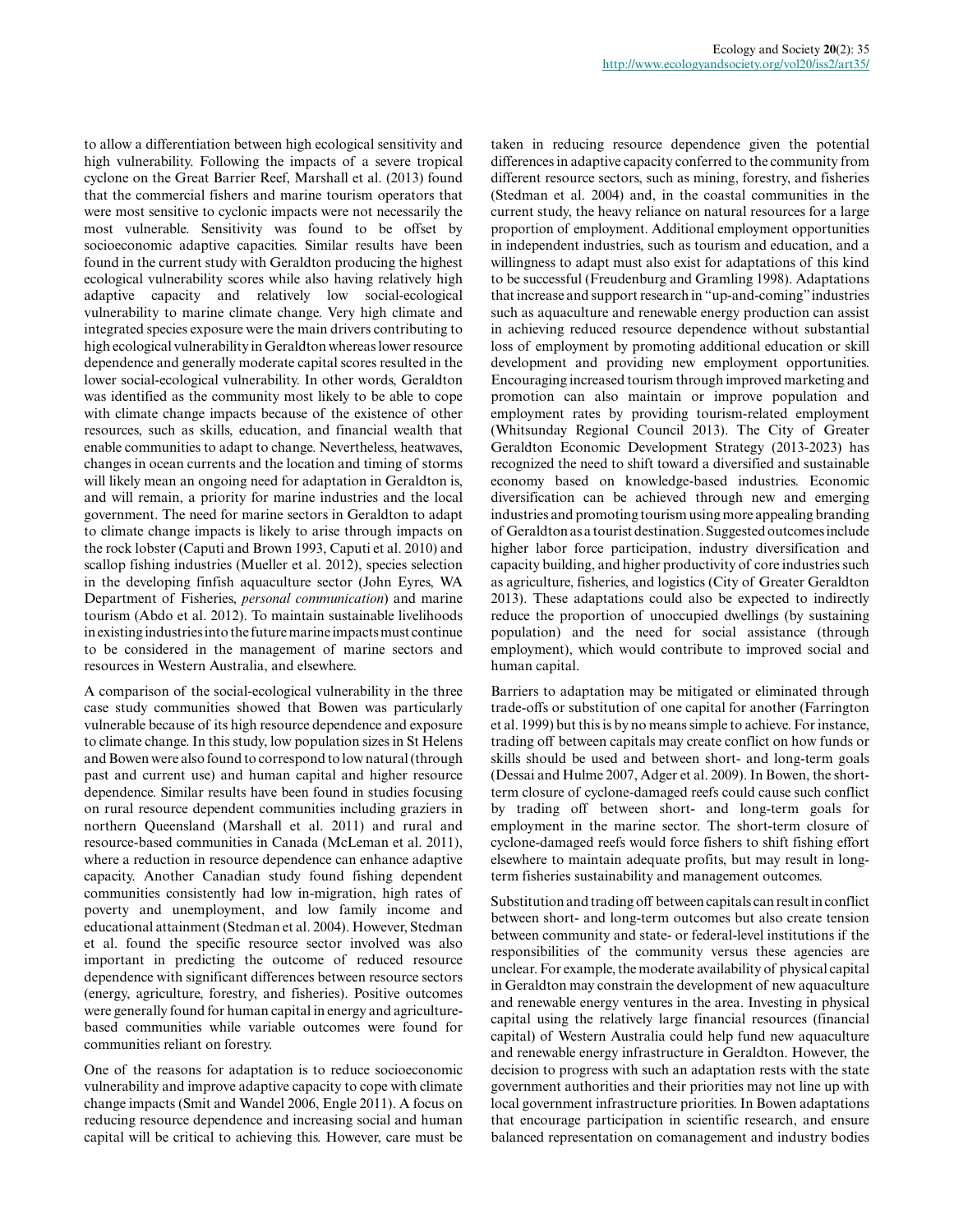could be perceived as community or state-based responsibilities. Where external support (funding and management) is necessary for implementation success, the role of the state becomes more important. In these situations, explicit discussion and agreement of support for potential adaptation strategies must be obtained prior to the final selection of adaptation strategies, with discussions being inclusive of both community and state-based representatives.

Extreme climate change impacts can also act as barriers to adaptation and improved livelihoods, particularly in the shortterm if damage is so severe that previously identified adaptations cannot be carried out. For example, following the extreme marine heatwave of 2010/2011 (e.g., Pearce and Feng 2013, Wernberg et al. 2013), the scallop fishery at the Abrolhos Islands was decimated and is yet to show any signs of recovery (Caputi et al. 2014*b*). Adaptations within this fishery would therefore not be practical and alternative measures, such as shifting to a different fishery or industry are the only options until the fishery recovers. In the long-term, it is expected that barriers arising from climate change impacts will diminish as communities learn to plan for climate extremes in advance and adapt to relative climate uncertainty (Hodgkinson et al. 2014).

Adaptation is a process that has numerous stages, from issue identification through to the implementation of an adaptive management cycle, and barriers to adaptation may arise at any point and may be driven by external factors. For example, perception of climate change as being of low risk and removed from direct personal experience (e.g., Bord et al. 1998, Kirby 2004) can result in a lack of understanding and challenges in the identification and implementation of adaptations. Other factors, such as willingness to adapt and the need for policy or institutional reform (Dessai and Hulme 2007), can also contribute to bottlenecks around the discussion of adaptation options and pathways. The methods developed here can be useful in starting the process of issue identification and assist progress toward implementation success in marine social-ecological systems.

Consideration must be given to potential biases arising from the selection of indicators for sustainable livelihoods analysis capital assessment (Smit and Wandel 2006), and to the overall challenges that complex social-ecological systems present when selecting or building indicator frameworks (Davidson et al. 2013). This is particularly the case with natural capital in this study, where only one indicator was used and that focused on employment as a proxy for monetary or production value. Employment was used as a measure because it was the only information available for all case studies and if alternative measures are available in future studies they should be considered. For example, the inclusion of recreational and traditional fishing as indicators for resource dependence would likely improve the accuracy of the overall social-ecological vulnerability (SEV) measure.

Ideally indicators included in natural capital would include marine resource specific measures such as primary productivity (tonnes per area) and ecosystem integrity (pristine versus depleted) (State of the Environment Committee 2011). However, such indicators would provide most benefit in a comparison of localities if they were site-specific rather than proxies from other locations. This information was not available for all three case study locations and further data collection for these indicators

was not within the scope of the current study. In addition, the indicators that currently represent the other capitals would be more case specific if complemented with marine specific indicators like availability of boat ramps/access points (physical), marine science and fishing knowledge, number of years in fishing sector (human), and cultural identification with fishing (social). Other issues that arise using the selected set of indicators to measure the different capitals include the depreciation (or appreciation) of capitals over time (Smit and Wandel 2006) and the consideration of weightings for different capitals that are in line with case specific goals for adaptation (Dessai and Hulme 2007).

The coastal communities in this study all possess multiple marine resource sectors and are relatively heavily dependent on one or more of the marine sectors for employment. An in-depth analysis of the differences between the resource sectors and their community-level adaptive capacity and social-ecological vulnerability must be considered during future adaptation planning. This may provide a richer explanation for the socialecological vulnerability of Bowen, and similar multiresource sector communities in Queensland and Australia. The estimation, characterization, and comparison of community social-ecological vulnerability have been valuable in identifying enablers and barriers to the successful implementation of adaptations. If traction can be gained in decision-making agencies such as local and state governments, insights into the vulnerability characteristics gained in this study will help prioritize adaptation actions. For example, regions that are dominated by biophysical climate change challenges, e.g., rapidly rising sea surface temperatures, but that have strong socioeconomic adaptive capacity might prioritize longer term strategies that achieve economic stability within this time frame. If regions experience challenges mainly in the socioeconomic domain, their priority might be to strengthen adaptive capacity in the short term to achieve a greater capacity to deal with longer term ecological vulnerability.

The codependency framework adopted in this study, connecting the ecological system to the socioeconomic domain, has been designed for ease of implementation and use by practitioners and the general public alike. The approach uses free and publicly available data, and aims to ultimately assist communities in better understanding their relative strengths and weaknesses that affect successful adaptation to climate change. The Coastal Climate Blueprint web site developed for the purpose of information provision as well as creating a community blueprint for climate change adaptation is also freely available. The methods applied in this study are accessible on the web site and can be easily adapted to adaptation planning focusing on nonclimate impacts and change applications in a variety of environmental settings, i.e., rural or urban, and scales, i.e., city, state, country.

# *Responses to this article can be read online at:* [http://www.ecologyandsociety.org/issues/responses.](http://www.ecologyandsociety.org/issues/responses.php/7509) [php/7509](http://www.ecologyandsociety.org/issues/responses.php/7509)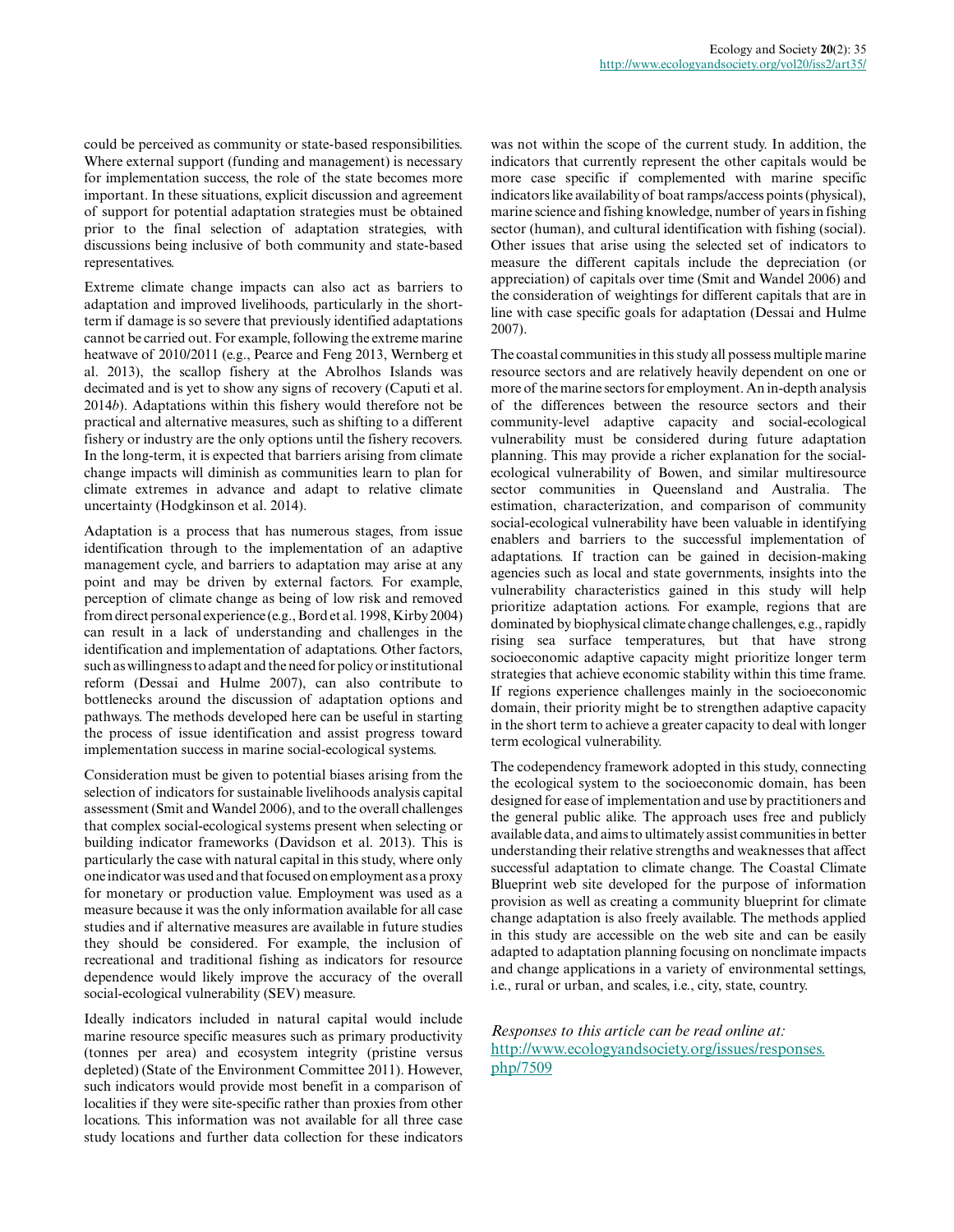## **Acknowledgments:**

*This study was funded by the Fisheries Research and Development Corporation (FRDC 2010/542). G. Pecl was funded by an ARC Future Fellowship. The role of OceanWatch and SeaNet officers was invaluable throughout the community visits. We would specifically like to thank Lowri Pryce, Anita Paulsen, Dave Schubert, Jay Shoesmith, and Cassie Price for all their help. We would like to thank all survey respondents and contacts in St Helens, Bowen, and Geraldton for their valuable insights and willingness to participate.*

### **LITERATURE CITED**

Abdo, D. A., L. M. Bellchambers, and S. N. Evans. 2012. Turning up the heat: increasing temperature and coral bleaching at the high latitude coral reefs of the Houtman Abrolhos Islands. *PLoS ONE* 7(8):e43878. [http://dx.doi.org/10.1371/journal.pone.0043878](http://dx.doi.org/10.1371%2Fjournal.pone.0043878) 

Adger, W. N. 2001. *Social capital and climate change.* Working Paper 8. Tyndall Centre for Climate Change Research, University of East Anglia, Norwich, UK.

Adger, W. N. 2006. Vulnerability. *Global Environmental Change* 16(3):268-281. [http://dx.doi.org/10.1016/j.gloenvcha.2006.02.006](http://dx.doi.org/10.1016%2Fj.gloenvcha.2006.02.006) 

Adger, W. N., N. W. Arnell, and E. L. Tompkins. 2005. Successful adaptation to climate change across scales. *Global Environmental Change* 15:77-86. [http://dx.doi.org/10.1016/j.gloenvcha.2004.12.005](http://dx.doi.org/10.1016%2Fj.gloenvcha.2004.12.005) 

Adger, W. N., J. Barnett, K. Brown, N. Marshall, and K. O'Brien. 2013. Cultural dimensions of climate change impacts and adaptation. *Nature Climate Change* 3:112–117. [http://dx.doi.](http://dx.doi.org/10.1038%2Fnclimate1666) [org/10.1038/nclimate1666](http://dx.doi.org/10.1038%2Fnclimate1666) 

Adger, W. N., S. Dessai, M. Goulden, M. Hulme, I. Lorenzoni, D. R. Nelson, L. O. Naess, J. Wolf, and A. Wreford. 2009. Are there social limits to adaptation to climate change? *Climatic Change* 93:335-354. [http://dx.doi.org/10.1007/s10584-008-9520](http://dx.doi.org/10.1007%2Fs10584-008-9520-z) [z](http://dx.doi.org/10.1007%2Fs10584-008-9520-z) 

Adger, W. N., S. Huq, K. Brown, D. Conway, and M. Hulme. 2003. Adaptation to climate change in the developing world. *Progress in Development Studies* 3(3):179-195. [http://dx.doi.](http://dx.doi.org/10.1191%2F1464993403ps060oa) [org/10.1191/1464993403ps060oa](http://dx.doi.org/10.1191%2F1464993403ps060oa) 

Allison, E. H., and B. Horemans. 2006. Putting the principles of the sustainable livelihoods approach into fisheries development policy and practice. *Marine Policy* 30:757-766. [http://dx.doi.](http://dx.doi.org/10.1016%2Fj.marpol.2006.02.001) [org/10.1016/j.marpol.2006.02.001](http://dx.doi.org/10.1016%2Fj.marpol.2006.02.001) 

Armitage, D. 2005. Adaptive capacity and community-based natural resource management. *Environmental Management* 35 (6):703-715. [http://dx.doi.org/10.1007/s00267-004-0076-z](http://dx.doi.org/10.1007%2Fs00267-004-0076-z)

Armitage, D., and R. Plummer, editors. 2010. *Adaptive capacity and environmental governance.* Springer, Berlin, Germany. [http://](http://dx.doi.org/10.1007%2F978-3-642-12194-4) [dx.doi.org/10.1007/978-3-642-12194-4](http://dx.doi.org/10.1007%2F978-3-642-12194-4)

Australian Bureau of Statistics (ABS). 2003. *Census of population and housing: population growth and distribution, Australia 2001.* Commonwealth of Asutralia, Canberra, ACT, Australia. [online] URL: [http://www.ausstats.abs.gov.au/Ausstats/subscriber.nsf/Lookup/](http://www.ausstats.abs.gov.au/Ausstats/subscriber.nsf/Lookup/D9379A6FFA24473CCA256D470005CC1C/$File/20350_2001.pdf) [D9379A6FFA24473CCA256D470005CC1C/\\$File/20350\\_2001.pdf](http://www.ausstats.abs.gov.au/Ausstats/subscriber.nsf/Lookup/D9379A6FFA24473CCA256D470005CC1C/$File/20350_2001.pdf)

Australian Bureau of Statistics (ABS). 2006. *2006 Census data.* Commonwealth of Asutralia, Canberra, ACT, Australia. [online] URL: [http://www.abs.gov.au/websitedbs/censushome.nsf/home/](http://www.abs.gov.au/websitedbs/censushome.nsf/home/historicaldata2006?opendocument&navpos=280) [historicaldata2006?opendocument&navpos=280](http://www.abs.gov.au/websitedbs/censushome.nsf/home/historicaldata2006?opendocument&navpos=280) 

Australian Bureau of Statistics (ABS). 2011. *Data & analysis.* Commonwealth of Asutralia, Canberra, ACT, Australia. [online] URL: [http://www.abs.gov.au/websitedbs/censushome.nsf/home/](http://www.abs.gov.au/websitedbs/censushome.nsf/home/data?opendocument&navpos=200) [data?opendocument&navpos=200](http://www.abs.gov.au/websitedbs/censushome.nsf/home/data?opendocument&navpos=200)

Australian Government. 2007. *Climate change adaptation actions for local government.* Department of Climate Change, Canberra, Australia.

Australian Institute of Marine Science (AIMS). 2012. *The AIMS index of marine industry.* AIMS, Townsville, Australia. [online] URL: [http://www.aims.gov.au/documents/30301/23122/The+AIMS+](http://www.aims.gov.au/documents/30301/23122/The+AIMS+Index+of+Marine+Industry+2012.pdf/d0fc7dc9-ae98-4e79-a0b2-271af9b5454f) [Index+of+Marine+Industry+2012.pdf/d0fc7dc9-ae98-4e79](http://www.aims.gov.au/documents/30301/23122/The+AIMS+Index+of+Marine+Industry+2012.pdf/d0fc7dc9-ae98-4e79-a0b2-271af9b5454f) [a0b2-271af9b5454f](http://www.aims.gov.au/documents/30301/23122/The+AIMS+Index+of+Marine+Industry+2012.pdf/d0fc7dc9-ae98-4e79-a0b2-271af9b5454f)

Barnett, J., S. Graham, C. Mortreux, R. Fincher, E. Waters, and A. Hurlimann. 2014. A local coastal adaptation pathway. *Nature Climate Change* 4:1103–1108. [http://dx.doi.org/10.1038/NCLIMATE2383](http://dx.doi.org/10.1038%2FNCLIMATE2383)

Bord, R. J., A. Fisher, and R. E. O'Connor. 1998. Public perceptions of global warming: United States and international perspectives. *Climate Research* 11:75-84. [http://dx.doi.org/10.3354/](http://dx.doi.org/10.3354%2Fcr011075) [cr011075](http://dx.doi.org/10.3354%2Fcr011075)

Brander, K. M. 2007. Global fish production and climate change. *Proceedings of the National Academy of Sciences* 104 (50):19709-19714. [http://dx.doi.org/10.1073/pnas.0702059104](http://dx.doi.org/10.1073%2Fpnas.0702059104)

Brooks, N., and W. N. Adger. 2005. Assessing and enhancing adaptive capacity. Pages 165-181 *in* B. Lim, editor. *Adaptation policy framework*. United Nations Development Programme, New York, New York, USA.

Brown, P. R., R. Nelson, B. Jacobs, P. Kokic, J. Tracey, M. Ahmed, and P. DeVoil. 2010. Enabling natural resource managers to selfassess their adaptive capacity. *Agricultural Systems* 103:562–568. <http://dx.doi.org/10.1016/j.agsy.2010.06.004>

Burnley, I. H., and P. A. Murphy. 2002. Change, continuity or cycles: the population turnaround in New South Wales. *Journal of Population Research* 19(2):137-154. [http://dx.doi.org/10.1007/](http://dx.doi.org/10.1007%2FBF03031974) [BF03031974](http://dx.doi.org/10.1007%2FBF03031974)

Caputi, N., and R. S. Brown. 1993. The effect of environment on puerulus settlement of the western rock lobster (*Panulirus cygnus*) in Western Australia. *Fisheries Oceanography* 2:1-10. [http://dx.](http://dx.doi.org/10.1111%2Fj.1365-2419.1993.tb00007.x) [doi.org/10.1111/j.1365-2419.1993.tb00007.x](http://dx.doi.org/10.1111%2Fj.1365-2419.1993.tb00007.x)

Caputi, N., M. Feng, A. Pearce, J. Benthuysen, A. Denham, Y. Hetzel, R. Matear, G. Jackson, B. Molony, L. Joll, and A. Chandrapavan. 2014*a. Management implications of climate change effects on fisheries in Western Australia.* FRDC report 2010/535. Fisheries Research & Development Corporation, Deakin West, Australia.

Caputi, N., G. Jackson, and A. Pearce. 2014*b. The marine heat wave off Western Australia during the summer of 2010/11 - 2 years on.* Fisheries Research Report, Department of Fisheries, Government of Western Australia.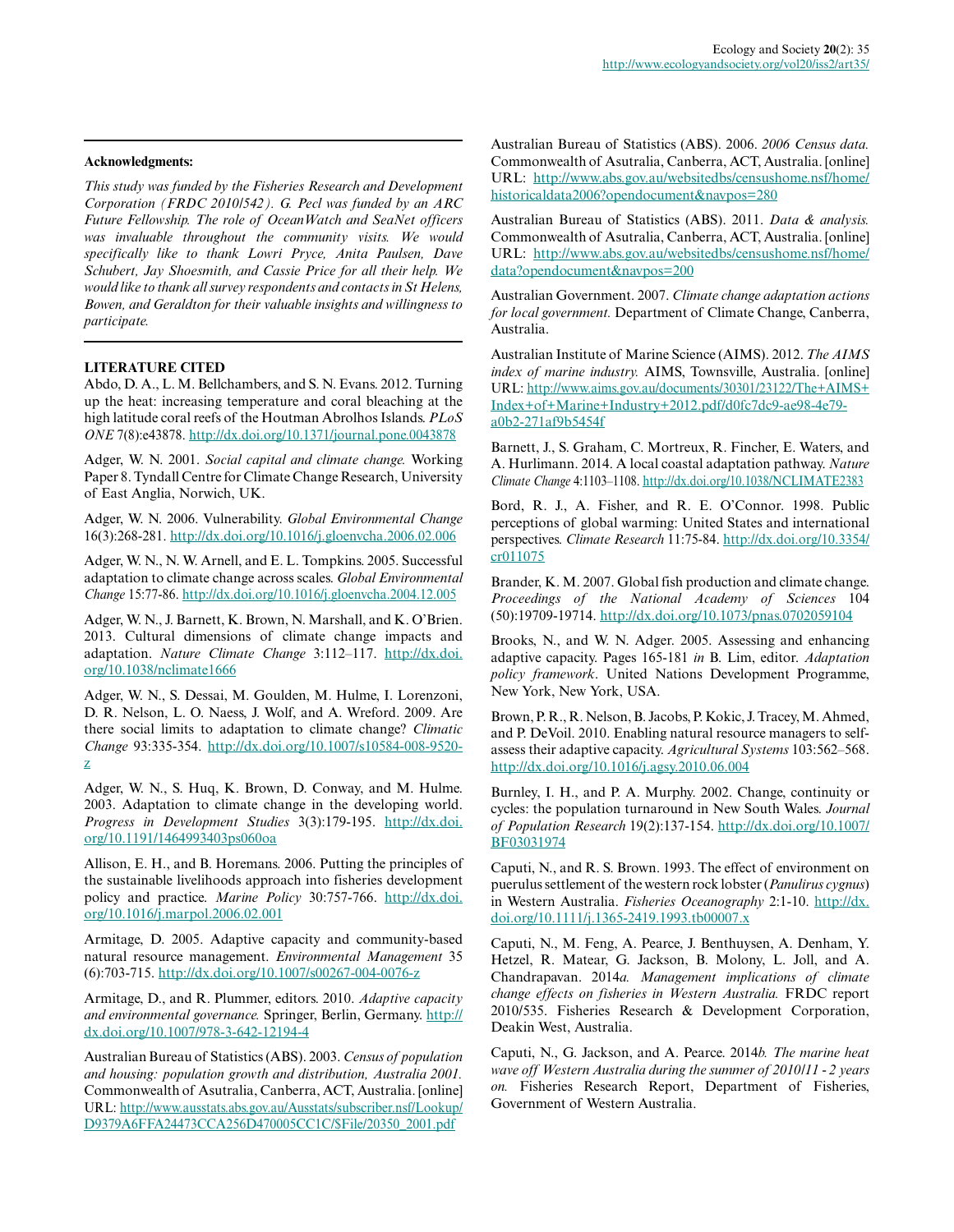Caputi, N., R. Melville-Smith, S. de Lestang, A. Pearce, and M. Feng. 2010. The effect of climate change on the western rock lobster (Panulirus cygnus) fishery of Western Australia. *Canadian Journal of Fisheries and Aquatic Sciences* 67:85-96. [http://dx.doi.](http://dx.doi.org/10.1139%2FF09-167) [org/10.1139/F09-167](http://dx.doi.org/10.1139%2FF09-167) 

City of Greater Geraldton. 2013. *Greater Geraldton economic development strategy (2013-2023).* City of Greater Geraldton, Western Australia. [online] URL: [http://www.cgg.wa.gov.au/](http://www.cgg.wa.gov.au/Profiles/cgg/Assets/ClientData/Document-Centre/Council/Strategic/Greater_Geraldton_Economic_Development_Strategy_2013-2023.pdf) [Profiles/cgg/Assets/ClientData/Document-Centre/Council/Strategic/](http://www.cgg.wa.gov.au/Profiles/cgg/Assets/ClientData/Document-Centre/Council/Strategic/Greater_Geraldton_Economic_Development_Strategy_2013-2023.pdf) [Greater\\_Geraldton\\_Economic\\_Development\\_Strategy\\_2013-2023.](http://www.cgg.wa.gov.au/Profiles/cgg/Assets/ClientData/Document-Centre/Council/Strategic/Greater_Geraldton_Economic_Development_Strategy_2013-2023.pdf) [pdf](http://www.cgg.wa.gov.au/Profiles/cgg/Assets/ClientData/Document-Centre/Council/Strategic/Greater_Geraldton_Economic_Development_Strategy_2013-2023.pdf)

Costanza, R., R. d'Arge, R. de Groot, S. Farber, M. Grasso, B. Hannon, K. Limburg, S. Naeem, R. V. O'Neil, J. Paruelo, R. G. Raskin, P. Sutton, and M. van den Belt. 1997. The value of the world's ecosystem services and natural capital. *Nature* 387:253-260. [http://dx.doi.org/10.1038/387253a0](http://dx.doi.org/10.1038%2F387253a0) 

Council of Australian Governments (COAG). 2007. *National climate change adaptation framework.* [online] URL: [http://www.](http://www.environment.gov.au/climate-change/adaptation/publications/national-climate-change-adaptation-framework) [environment.gov.au/climate-change/adaptation/publications/national](http://www.environment.gov.au/climate-change/adaptation/publications/national-climate-change-adaptation-framework)[climate-change-adaptation-framework](http://www.environment.gov.au/climate-change/adaptation/publications/national-climate-change-adaptation-framework)

CSIRO. 2008. *Projecting Australian climate change.* The Garnaut Climate Change Review. CSIRO, Aspendale, Victoria. [online] URL: [http://www.garnautreview.org.au/pdf/Garnaut\\_Chapter5.](http://www.garnautreview.org.au/pdf/Garnaut_Chapter5.pdf) [pdf](http://www.garnautreview.org.au/pdf/Garnaut_Chapter5.pdf)

Daley, J., and A. Lancy. 2011. *Investing in regions: making a difference.* The Grattan Institute, Melbourne, Australia.

Darnhofer, I., S. Bellon, B. Dedieu, and R. Milestad. 2010. Adaptiveness to enhance the sustainability of farming systems. A review. *Agronomy and Sustainable Development* 30:545-555. [http://](http://dx.doi.org/10.1051%2Fagro%2F2009053) [dx.doi.org/10.1051/agro/2009053](http://dx.doi.org/10.1051%2Fagro%2F2009053) 

Davidson, J. L., E. I. van Putten, P. Leith, M. Nursey-Bray, E. M. Madin, and N. J. Holbrook. 2013. Toward operationalizing resilience concepts in Australian marine sectors coping with climate change. *Ecology and Society* 18(3): 4. [http://dx.doi.](http://dx.doi.org/10.5751%2FES-05607-180304) [org/10.5751/ES-05607-180304](http://dx.doi.org/10.5751%2FES-05607-180304) 

De Haan, L. 2012. The livelihood approach: a critical exploration. *Erdkunde* 66(4):345-357. [http://dx.doi.org/10.3112/erdkunde.2012.04.05](http://dx.doi.org/10.3112%2Ferdkunde.2012.04.05) 

Dessai, S., and M. Hulme. 2007. Assessing the robustness of adaptation decisions to climate change uncertainties: a case study on water resources management in the East of England. *Global Environmental Change* 17(1):59-72. [http://dx.doi.org/10.1016/j.](http://dx.doi.org/10.1016%2Fj.gloenvcha.2006.11.005) [gloenvcha.2006.11.005](http://dx.doi.org/10.1016%2Fj.gloenvcha.2006.11.005)

Ekstrom, J. A., and S. C. Moser. 2013. Institutions as key element to successful climate adaptation processes: results from the San Fransisco Bay Area. Pages 97-113 *in* S. C. Moser and M. T. Boykoff, editors. *Successful adaptation to climate change: linking science and policy in a rapidly changing world.* Routledge, New York, New York, USA.

Ellis, F. 2000. *Rural livelihoods and diversity in developing countries.* Oxford University Press, Oxford, UK.

Elrick-Barr, C. E., B. L. Preston, D. C. Thomsen, and T. F. Smith. 2014. Toward a new conceptualization of household adaptive capacity to climate change: applying a risk governance lens. *Ecology and Society* 19(4): 12. [http://dx.doi.org/10.5751/](http://dx.doi.org/10.5751%2FES-06745-190412) [ES-06745-190412](http://dx.doi.org/10.5751%2FES-06745-190412)

Engle, N. L. 2011. Adaptive capacity and its assessment. *Global Environmental Change* 21(2):647-656. [http://dx.doi.org/10.1016/](http://dx.doi.org/10.1016%2Fj.gloenvcha.2011.01.019) [j.gloenvcha.2011.01.019](http://dx.doi.org/10.1016%2Fj.gloenvcha.2011.01.019) 

Farrington, J., D. Carney, C. Ashley, and C. Turton. 1999. Sustainable livelihoods in practice: early application of concepts in rural areas. *Natural Resource Perspectives* 42.

Folke, C. 2006. Resilience: the emergence of a perspective for social-ecological systems analyses. *Global Environmental Change* 16:253-67. [http://dx.doi.org/10.1016/j.gloenvcha.2006.04.002](http://dx.doi.org/10.1016%2Fj.gloenvcha.2006.04.002) 

Food and Agriculture Organization (FAO). 2013. *Report of the FAO/PaCFA Expert Workshop on Assessing Climate Change Vulnerability in Fisheries and Aquaculture: Available Methodologies and their Relevance for the Sector.* Windhoek, Namibia, 8-10 April 2013. FAO Fisheries and Aquaculture Report No. 1047. FAO, Rome, Italy.

Freudenberg, W. R., and R. Gramling. 1998. Linked to what? Economic linkages in an extractive economy. *Society and Natural Resources* 11:569-586. [http://dx.doi.org/10.1080/08941929809381103](http://dx.doi.org/10.1080%2F08941929809381103) 

Frick, J., F. G. Kaiser, and M. Wilson. 2004. Environmental knowledge and conservation behaviour: exploring prevalence and structure in a representative sample. *Personality and Individual Differences* 37:1597-1613. [http://dx.doi.org/10.1016/j.paid.2004.02.015](http://dx.doi.org/10.1016%2Fj.paid.2004.02.015) 

Goodman, L. A. 1961. Snowball sampling. *Annals of Mathematical Statistics* 32(1):148-170. [http://dx.doi.org/10.1214/](http://dx.doi.org/10.1214%2Faoms%2F1177705148) [aoms/1177705148](http://dx.doi.org/10.1214%2Faoms%2F1177705148) 

Gunderson, L. H. 2000. Ecological resilience - in theory and application. *Annual review of Ecology and Systematics* 31:425-439. [http://dx.doi.org/10.1146/annurev.ecolsys.31.1.425](http://dx.doi.org/10.1146%2Fannurev.ecolsys.31.1.425)

Gurran, N., and E. Blakely. 2007. Suffer a sea change? Contrasting perspectives towards urban policy and migration in coastal Australia. *Australian Geographer* 38(1):113-131. [http://dx.doi.](http://dx.doi.org/10.1080%2F00049180601175899) [org/10.1080/00049180601175899](http://dx.doi.org/10.1080%2F00049180601175899) 

Hobday, A. J., E. S. Poloczanska, and R. J. Matear. 2008. *Implications of climate change for Australian fisheries and aquaculture: a preliminary assessment*. Department of Climate Change, Commonwealth of Australia.

Hodgkinson, J. H., A. J. Hobday, and E. A. Pinkard. 2014. Climate adaptation in Australia's resource-extraction industries: ready or not? *Regional Environmental Change* 14:1663-1678. [http://dx.doi.org/10.1007/s10113-014-0618-8](http://dx.doi.org/10.1007%2Fs10113-014-0618-8)

Holbrook, N. J., and J. E. Johnson. 2014. Climate change impacts and adaptation of commercial marine fisheries in Australia: a review of the science. *Climatic Change* 124:703-715. [http://dx.doi.](http://dx.doi.org/10.1007%2Fs10584-014-1110-7) [org/10.1007/s10584-014-1110-7](http://dx.doi.org/10.1007%2Fs10584-014-1110-7)

Howden, S. M., J.-F. Soussana, F. N. Tubiello, N. Chhetri, M. Dunlop, and H. Meinke. 2007. Adapting agriculture to climate change. *Proceedings of the National Academy of Sciences* 104:19691-19696. [http://dx.doi.org/10.1073/pnas.0701890104](http://dx.doi.org/10.1073%2Fpnas.0701890104) 

Hulme, M. 2009. *Why we disagree about climate change: understanding controversy, inaction and opportunity.* Cambridge University Press, Cambridge, UK. [http://dx.doi.org/10.1017/](http://dx.doi.org/10.1017%2FCBO9780511841200) [CBO9780511841200](http://dx.doi.org/10.1017%2FCBO9780511841200)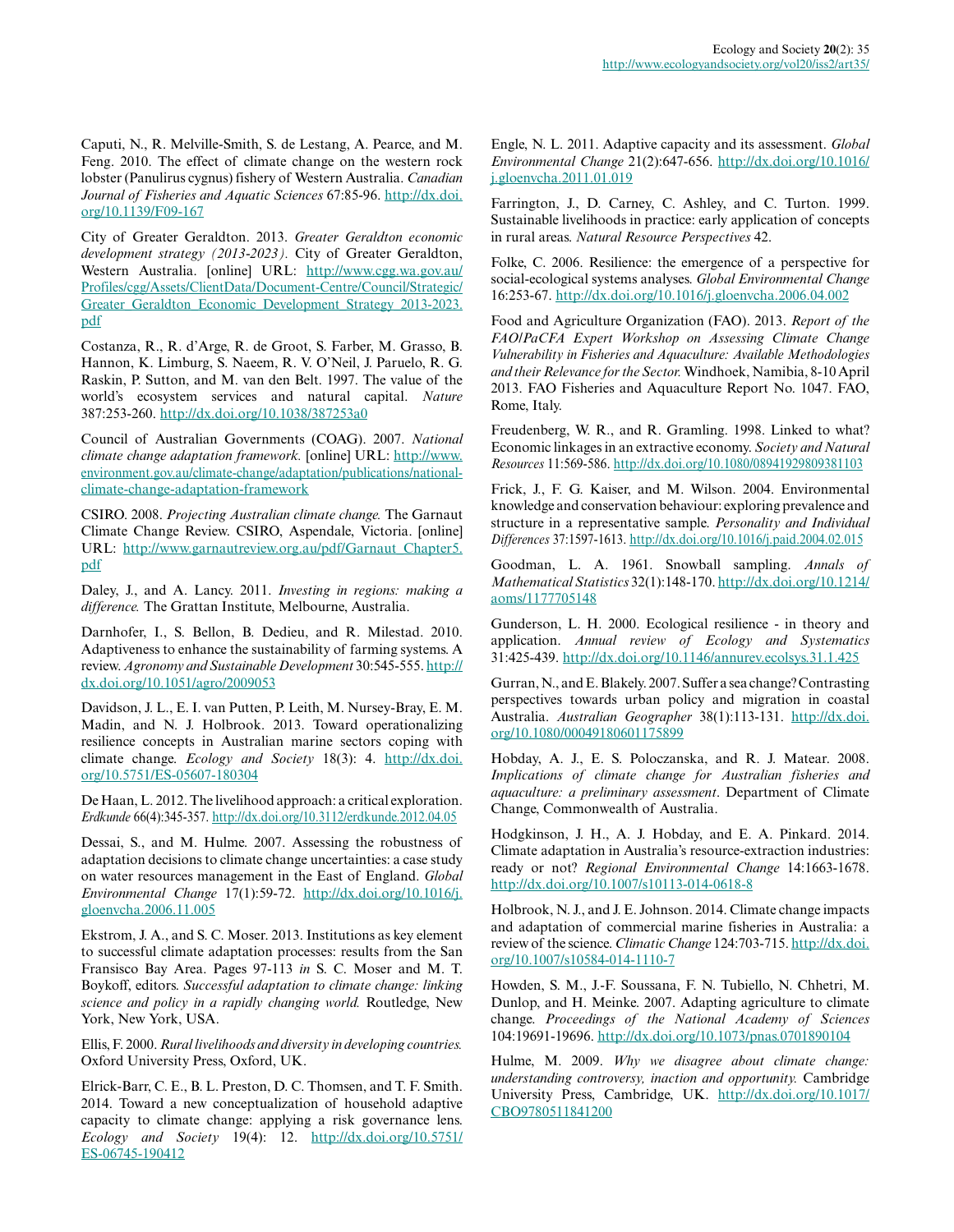Intergovernmental Panel on Climate Change (IPCC). 2001. *Climate change 2001: impacts, adaptation, and vulnerability. Contribution of Working Group II to the Third Assessment Report of the Intergovernmental Panel on Climate Change.* J. J. McCarthy, O. F. Canziani, N. A. Leary, D. J. Dokken, and K. S. White, editors. Cambridge University Press, Cambridge, UK.

Intergovernmental Panel on Climate Change (IPCC). 2007. *Climate change 2007: impacts, adaptation and vulnerability. Contributions of Working Group II to the Fourth Assessment report of the International Panel on Climate Change.* M. L. Parry, O. F. Canziani, J. P. Palutikof, P. J. van der Linden, and C. E. Hanson, editors. Cambridge University Press, Cambridge, UK.

Kalaugher, E., J. F. Bornman, A. Clark, and P. Beukes. 2013. An integrated biophysical and socio-economic framework for analysis of climate change adaptation strategies: the case of a New Zealand dairy farming system. *Environmental Modelling & Software* 39:176-187. [http://dx.doi.org/10.1016/j.envsoft.2012.03.018](http://dx.doi.org/10.1016%2Fj.envsoft.2012.03.018) 

Kirby, A. 2004. Britons unsure of climate costs. *BBC News Online,* 24 July. [online] URL: [http://news.bbc.co.uk/2/hi/science/](http://news.bbc.co.uk/2/hi/science/nature/3934363.stm) [nature/3934363.stm](http://news.bbc.co.uk/2/hi/science/nature/3934363.stm) 

Lawes, R. A., and R. S. Kingwell. 2012. A longitudinal examination of business performance indicators for droughtaffected farms. *Agricultural Systems* 106:94–101. [http://dx.doi.](http://dx.doi.org/10.1016%2Fj.agsy.2011.10.006) [org/10.1016/j.agsy.2011.10.006](http://dx.doi.org/10.1016%2Fj.agsy.2011.10.006) 

Marshall, N. A., I. J. Gordon, and A. J. Ash. 2011. The reluctance of resource-users to adopt seasonal climate forecasts to enhance resilience to climate variability on the rangelands. *Climatic Change* 107:511-529. [http://dx.doi.org/10.1007/s10584-010-9962](http://dx.doi.org/10.1007%2Fs10584-010-9962-y) [y](http://dx.doi.org/10.1007%2Fs10584-010-9962-y)

Marshall, N. A., S. E. Park, W. N. Adger, K. Brown, and S. M. Howden. 2012. Transformational capacity and the influence of place and identity. *Environmental Research Letters* 7:034022. [http://dx.doi.org/10.1088/1748-9326/7/3/034022](http://dx.doi.org/10.1088%2F1748-9326%2F7%2F3%2F034022) 

Marshall, N. A., R. C. Tobin, P. A. Marshall, M. Gooch, and A. J. Hobday. 2013. Social vulnerability of marine resource users to extreme weather events. *Ecosystems* 16(5):797-809. [http://dx.doi.](http://dx.doi.org/10.1007%2Fs10021-013-9651-6) [org/10.1007/s10021-013-9651-6](http://dx.doi.org/10.1007%2Fs10021-013-9651-6)

McAllister, R. R. J., T. F. Smith, C. E. Lovelock, D. Low Choy, A. J. Ash, and J. McDonald. 2014. Adapting to climate change in South East Queensland, Australia. *Regional Environmental Change* 14:429-433. [http://dx.doi.org/10.1007/s10113-013-0505-8](http://dx.doi.org/10.1007%2Fs10113-013-0505-8) 

McLeman, R. A., M. Brklacich, M. Woodrow, K. Vodden, P. Gallagher, and R. Sander-Regier. 2011. Opportunities and barriers for adaptation and local adaptation planning in Canadian rural and resource-based communities. Pages 449-459 *in* J. Ford and L. Berrang-Ford, editors. *Climate change adaptation in developed nations: from theory to practice.* Springer, New York, New York, USA. [http://dx.doi.org/10.1007/978-94-007-0567-8\\_33](http://dx.doi.org/10.1007%2F978-94-007-0567-8_33) 

McNiven, I. 2004. Saltwater people: spiritscapes, maritime rituals and the archaeology of Australian indigenous seascapes. *World Archaeology* 35(3):329-349. [http://dx.doi.org/10.1080/00438240](http://dx.doi.org/10.1080%2F0043824042000185757) [42000185757](http://dx.doi.org/10.1080%2F0043824042000185757) 

Mueller, U., M. Kangas, E. Sporer, and N. Caputi. 2012. Variability in the spatial and temporal distribution of the saucer scallop, *Amusium balloti*, in Shark Bay management implications. *Marine and Freshwater Research* 63:1152-1164. [http://dx.doi.](http://dx.doi.org/10.1071%2FMF12051) [org/10.1071/MF12051](http://dx.doi.org/10.1071%2FMF12051) 

Nelson, D. R., W. N. Adger, and K. Brown. 2007. Adaptation to environmental change: contributions of a resilience framework. *Annual Review of Environment and Resources* 32:395-419. [http://](http://dx.doi.org/10.1146%2Fannurev.energy.32.051807.090348) [dx.doi.org/10.1146/annurev.energy.32.051807.090348](http://dx.doi.org/10.1146%2Fannurev.energy.32.051807.090348) 

Nursey-Bray, M., G. T. Pecl, S. Frusher, C. Gardner, M. Haward, A. J. Hobday, S. Jennings, A. E. Punt, H. Revill, and I. van Putten. 2012. Communicating climate change: climate change risk perceptions and rock lobster fishers, Tasmania. *Marine Policy* 36:753-759. [http://dx.doi.org/10.1016/j.marpol.2011.10.015](http://dx.doi.org/10.1016%2Fj.marpol.2011.10.015) 

O'Brien, K., S. Eriksen, L. Sygna, and L. O. Naess. 2006. Questioning complacency: climate change impacts, vulnerability and adaptation in Norway. *AMBIO* 35(2):50-56. [http://dx.doi.](http://dx.doi.org/10.1579%2F0044-7447%282006%2935%5B50%3AQCCCIV%5D2.0.CO%3B2) [org/10.1579/0044-7447\(2006\)35\[50:QCCCIV\]2.0.CO;2](http://dx.doi.org/10.1579%2F0044-7447%282006%2935%5B50%3AQCCCIV%5D2.0.CO%3B2)

Organisation for Economic Co-operation and Development (OECD). 2010. Executive summary. Pages 17-28 *in Cities and climate change.* OECD Publishing, Paris, France. [http://dx.doi.](http://dx.doi.org/10.1787%2F9789264091375-4-en) [org/10.1787/9789264091375-4-en](http://dx.doi.org/10.1787%2F9789264091375-4-en)

Pearce, A. F., and M. Feng. 2013. The rise and fall of the "marine heat wave" off Western Australia during the summer of 2010/2011. *Journal of Marine Systems* 111-112:139-156. [http://](http://dx.doi.org/10.1016%2Fj.jmarsys.2012.10.009) [dx.doi.org/10.1016/j.jmarsys.2012.10.009](http://dx.doi.org/10.1016%2Fj.jmarsys.2012.10.009)

Pecl, G. T., T. M. Ward, Z. A. Doubleday, S. Clarke, J. Day, C. Dixon, S. Frusher, P. J. Gibbs, A. J. Hobday, N. Hutchinson, S. Jennings, K. Jones, X. Li, D. Spooner, and R. Stoklosa. 2014. Rapid assessment of fisheries species sensitivity to climate change. *Climatic Change* 127:505-520. [http://dx.doi.org/10.1007/s10584-014-1284](http://dx.doi.org/10.1007%2Fs10584-014-1284-z) [z](http://dx.doi.org/10.1007%2Fs10584-014-1284-z) 

Pihkala, T., V. Harmaakorpi, and S. Pekkarinen. 2007. The role of dynamic capabilities and social capital in breaking socioinstitutional inertia in regional development. *International Journal of Urban and Regional Research* 31:836-852. [http://dx.doi.](http://dx.doi.org/10.1111%2Fj.1468-2427.2007.00757.x) [org/10.1111/j.1468-2427.2007.00757.x](http://dx.doi.org/10.1111%2Fj.1468-2427.2007.00757.x)

Regional Australia Institute. 2013. *Insight: Australia's regional competitiveness index.* Regional Australia Institute, Barton, Australia. [online] URL: [http://www.regionalaustralia.org.au/](http://www.regionalaustralia.org.au/wp-content/uploads/2013/06/RAI-InSight-Major-Findings-130624-5.pdf) [wp-content/uploads/2013/06/RAI-InSight-Major-Findings-130624-5.](http://www.regionalaustralia.org.au/wp-content/uploads/2013/06/RAI-InSight-Major-Findings-130624-5.pdf) [pdf](http://www.regionalaustralia.org.au/wp-content/uploads/2013/06/RAI-InSight-Major-Findings-130624-5.pdf)

Renn, O., A. Klinke, and M. van Asselt. 2011. Coping with complexity, uncertainty and ambiguity in risk governance: a synthesis. *AMBIO* 40(2):231-246. [http://dx.doi.org/10.1007/](http://dx.doi.org/10.1007%2Fs13280-010-0134-0) [s13280-010-0134-0](http://dx.doi.org/10.1007%2Fs13280-010-0134-0) 

Risbey, J., M. Kandlikar, H. Dowlatabadi, and D. Graetz. 1999. Scale, context, and decision-making in agricultural adaptation to climate variability and change. *Mitigation and Adaptation Strategies for Global Change* 4:137-165. [http://dx.doi.](http://dx.doi.org/10.1023%2FA%3A1009636607038) [org/10.1023/A:1009636607038](http://dx.doi.org/10.1023%2FA%3A1009636607038)

Ritchie, J. W., G. Y. Abawi, S. C. Dutta, T. R. Harris, and M. Bange. 2004. Risk management strategies using seasonal climate forecasting in irrigated cotton production: a tale of stochastic dominance. *Australian Journal of Agricultural and Resource Economics* 48:65-93. [http://dx.doi.org/10.1111/j.1467-8489.2004.00236.](http://dx.doi.org/10.1111/j.1467-8489.2004.00236.x)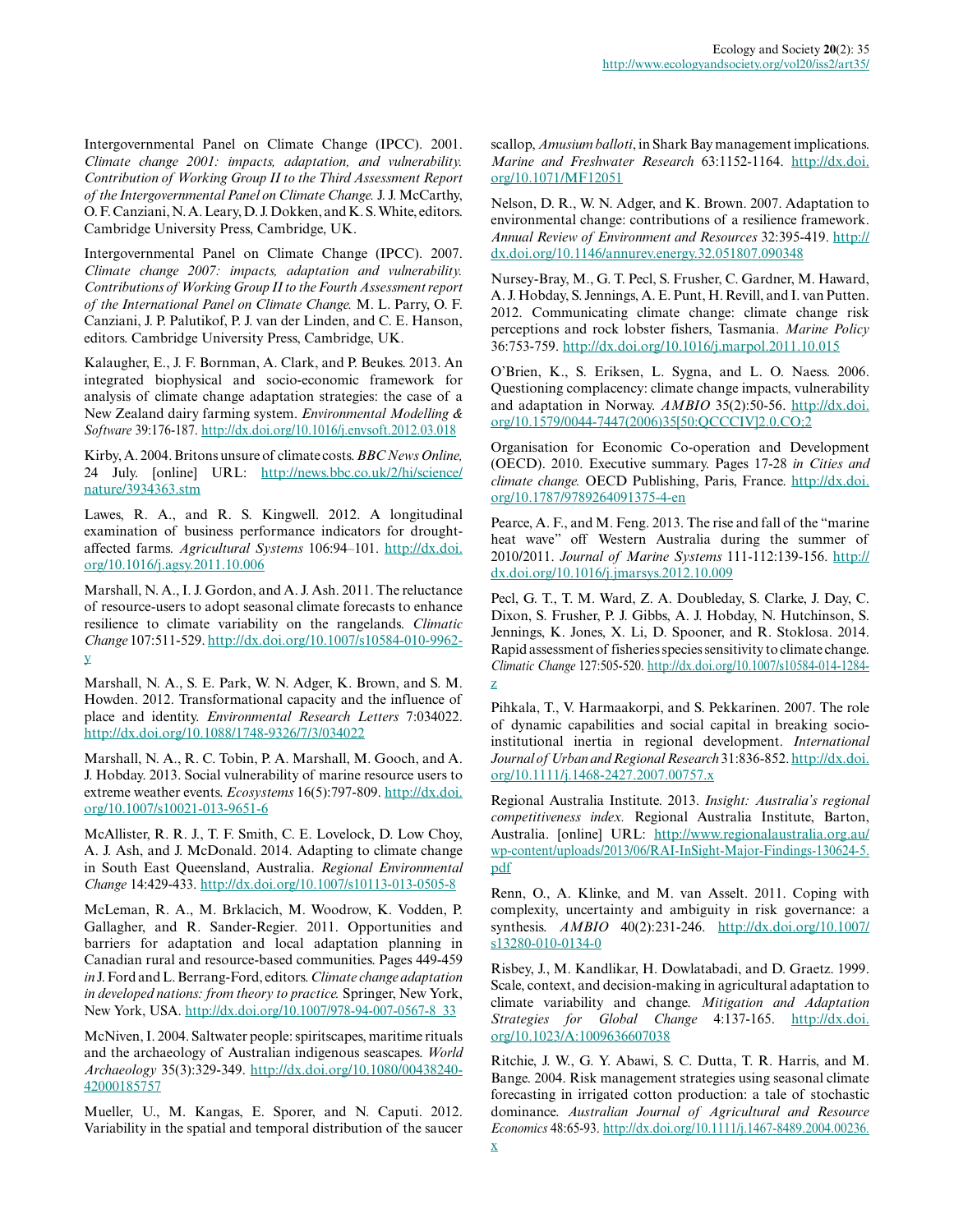Roessig, J. M., C. M. Woodley, J. J. Cech Jr., and L. J. Hansen. 2004. Effects of global climate change on marine and estuarine fishes and fisheries. *Reviews in Fish Biology and Fisheries* 14:251-275. [http://dx.doi.org/10.1007/s11160-004-6749-0](http://dx.doi.org/10.1007%2Fs11160-004-6749-0)

Scoones, I. 1998. *Sustainable rural livelihoods: a framework for analysis.* IDS Working Paper 72. Institute of Development Studies, University of Sussex, Brighton, UK.

Smit, B., and J. Wandel. 2006. Adaptation, adaptive capacity and vulnerability. *Global Environmental Change* 16:282-292. [http://dx.](http://dx.doi.org/10.1016%2Fj.gloenvcha.2006.03.008) [doi.org/10.1016/j.gloenvcha.2006.03.008](http://dx.doi.org/10.1016%2Fj.gloenvcha.2006.03.008) 

Spillman, C. M., and A. J. Hobday. 2014. Dynamical seasonal forecasts to aid salmon farm management in a climate hotspot. *Climate Risk Management* 1:25-38. [http://dx.doi.org/10.1016/j.](http://dx.doi.org/10.1016%2Fj.crm.2013.12.001) [crm.2013.12.001](http://dx.doi.org/10.1016%2Fj.crm.2013.12.001) 

Stafford-Smith, M., L. Horrocks, A. Harvey, and C. Hamilton. 2011. Rethinking adaptation for a 4°C world. *Philosophical Transactions of the Royal Society A, Mathematical, Physical and Engineering Sciences* 369:196-216. [http://dx.doi.org/10.1098/](http://dx.doi.org/10.1098%2Frsta.2010.0277) [rsta.2010.0277](http://dx.doi.org/10.1098%2Frsta.2010.0277)

State of the Environment Committee. 2011. *Australia state of the environment 2011.* Independent report to the Australian Government Minister for Sustainability, Environment, Water, Population and Communities. Australian State Environment Committee, Canberra, Australia. [online] URL: [http://www.](http://www.environment.gov.au/science/soe/2011-report/download) [environment.gov.au/science/soe/2011-report/download](http://www.environment.gov.au/science/soe/2011-report/download) 

Stedman, R. C., J. R. Parkins, and T. M. Beckley. 2004. Resource dependence and community well-being in rural Canada. *Rural Sociology* 69(2):213-234.

Stenekes, N., I. Reeve, R. Kancans, R. Stayner, L. Randall, and K. Lawson. 2012. *Revised indicators of community vulnerability and adaptive capacity across the Murray-Darling Basin: a focus on irrigation in agriculture.* ABARES report to client prepared for the Murray-Darling Basin Authority, Canberra, Australia.

Taylor, C. R. 2003. The role of risk versus the role of uncertainty in economic systems. *Agricultural Systems* 75:251-264. [http://dx.](http://dx.doi.org/10.1016%2FS0308-521X%2802%2900068-9) [doi.org/10.1016/S0308-521X\(02\)00068-9](http://dx.doi.org/10.1016%2FS0308-521X%2802%2900068-9)

The Climate Institute 2013. *Climate of the nation 2013: Australian attitudes on climate change.* The Climate Institute, Sydney, Australia. [online] URL: [http://www.climateinstitute.org.au/](http://www.climateinstitute.org.au/verve/_resources/TCI_ClimateOfTheNation2013_web.pdf) [verve/\\_resources/TCI\\_ClimateOfTheNation2013\\_web.pdf](http://www.climateinstitute.org.au/verve/_resources/TCI_ClimateOfTheNation2013_web.pdf)

Tompkins, E. L., and W. N. Adger. 2004. Does adaptive management of natural resources enhance resilience to climate change? *Ecology and Society* 9(2): 10. [online] URL: [http://www.](http://www.ecologyandsociety.org/vol9/iss2/art10/) [ecologyandsociety.org/vol9/iss2/art10/](http://www.ecologyandsociety.org/vol9/iss2/art10/) 

van Putten, E. I., S. J. Metcalf, S. D. Frusher, N. A. Marshall, and M. Tull. 2014. Transformation of coastal communities: Where is the marine sector heading? *Australian Journal of Regional Studies* 20(2):286-324.

Vincent, K. 2007. Uncertainty in adaptive capacity and the importance of scale. *Global Environmental Change* 17:12-24. [http://dx.doi.org/10.1016/j.gloenvcha.2006.11.009](http://dx.doi.org/10.1016%2Fj.gloenvcha.2006.11.009)

Wall, G. 1998. Implications of global climate change for tourism and recreation in wetland areas. *Climatic Change* 40:371-389. [http://dx.doi.org/10.1023/A:1005493625658](http://dx.doi.org/10.1023%2FA%3A1005493625658)

Welch, D. J., T. Saunders, J. Robins, A. Harry, J. Johnson, J. Maynard, R. Saunders, G. Pecl, B. Sawynok, and A. Tobin. 2014. *Implications of climate change impacts on fisheries resources of northern Australia. Part 1: Vulnerability assessment and adaptation options.* FRDC Project No: 2010/565. Fisheries Research & Development Corporation, Deakin West, Australia.

Wernberg, T., D. A. Smale, F. Tuya, M. S. Thomsen, T. J. Langlois, T. de Bettignies, S. Bennett, and C. S. Rousseaux. 2013. An extreme climatic event alters marine ecosystem structure in a global biodiversity hotspot. *Nature Climate Change* 3:78-82. DOI:10.1038/NCLIMATE1627. [http://dx.doi.org/10.1038/](http://dx.doi.org/10.1038%2FNCLIMATE1627) [NCLIMATE1627](http://dx.doi.org/10.1038%2FNCLIMATE1627) 

Whitsunday Regional Council. 2013. Bowen Collinsville Enterprise. Whitsunday Regional Council, Proserpine, Australia. [online] URL: [http://www.whitsunday.qld.gov.au/economic](http://www.whitsunday.qld.gov.au/economic-development)[development](http://www.whitsunday.qld.gov.au/economic-development) 

Wolf, J. 2011. Climate change adaptation as a social process. Pages 21-32 *in* J. Ford and L. Berrang-Ford, editors. *Climate change adaptation in developed nations: from theory to practice.* Springer, New York, New York, USA. [http://dx.doi.org/10.1007/978-94-0](http://dx.doi.org/10.1007%2F978-94-007-0567-8_2) [07-0567-8\\_2](http://dx.doi.org/10.1007%2F978-94-007-0567-8_2)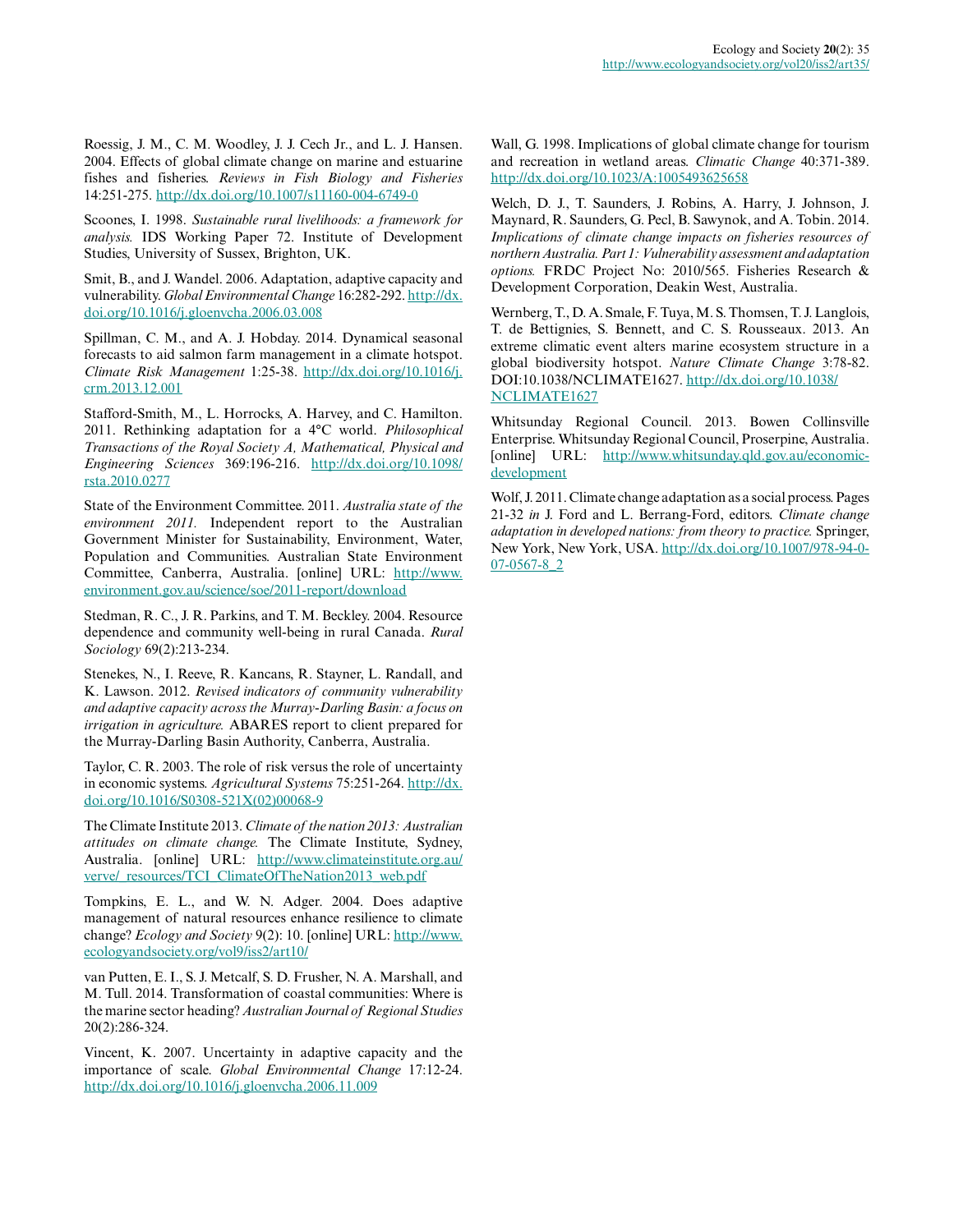**Appendix 1.** Survey instrument used to gather data used in this study.

| Establish which business interviewee is in that depends on marine resources                       |
|---------------------------------------------------------------------------------------------------|
| Which marine dependent economic activity are you engaged in?                                      |
| How did you get involved in this activity ( <i>prompt</i> – family business)?                     |
| How long do you think you'll keep doing it?                                                       |
| Is your work in this job seasonal? i.e. do you do any other type of work throughout the           |
| year?                                                                                             |
| (If yes, what type of work)?                                                                      |
| How much of your income is dependent on this activity?                                            |
| How many people do you employ?                                                                    |
| (and how many are family members)?                                                                |
| How much of you/your family time do you spend on this activity that is unpaid?                    |
| (prompt – average number of days you spend doing the books or repairs)                            |
| Has your income from this activity increased or decreased over the past 5 years?                  |
| Which particular local goods and services their business depends on and supplies to               |
| Which sectors do you buy from for your business ( <i>prompt</i> diesel – tackle – boat slipping)? |
| Ask how much?                                                                                     |
| Which sectors do you sell to ( <i>prompt</i> fish restaurant – processors)?                       |
| Ask how much                                                                                      |
| Aside from your own business activity, can you tell me which other local sectors are              |
| directly dependent on marine resources (prompt commercial fishing - tourism)?                     |
| Sorts of things the affect their business in the SHORT term                                       |
| Which factors affect your business activity in the SHORT term?                                    |
| (prompt price of fuel – exchange rate – price of fish – cold storage – offloading facilities)     |
| Can you tell me which of these short term factors are likely to <i>most affect</i> your business? |
| Can you tell me how changes in the short term factors will affect your business?                  |
| Have any of the changes in short term factors affected your business in the past?                 |
| Do you expect they will affect you in the future?                                                 |
| Is there anything that can be done now to prevent these things from affecting you in the          |
| future?                                                                                           |
| Is there anything that local or state government can do now to prevent these things?              |
| Things that they think will affect their business in the LONG term                                |
| Which factors affect your business activity in the long term?                                     |
| (prompt government regulations - fish abundance - roads - offloading $&$ processing               |
| facilities)                                                                                       |
| Can you tell me which of these long term factors are likely to most affect your business?         |
| Can you tell me how changes in the long term factors will affect your business?                   |
| Have any of the changes in long term factors affected your business in the past?                  |
| Do you expect they will affect you in the future?                                                 |
| Is there anything that you can do now to prevent these things from affecting you in the           |
| future?                                                                                           |
| Is there anything that local or state government can do now to prevent these things?              |
| Things that affect them in the short and long term will have flow on effects in the local         |
| community (not only economic but also social)                                                     |